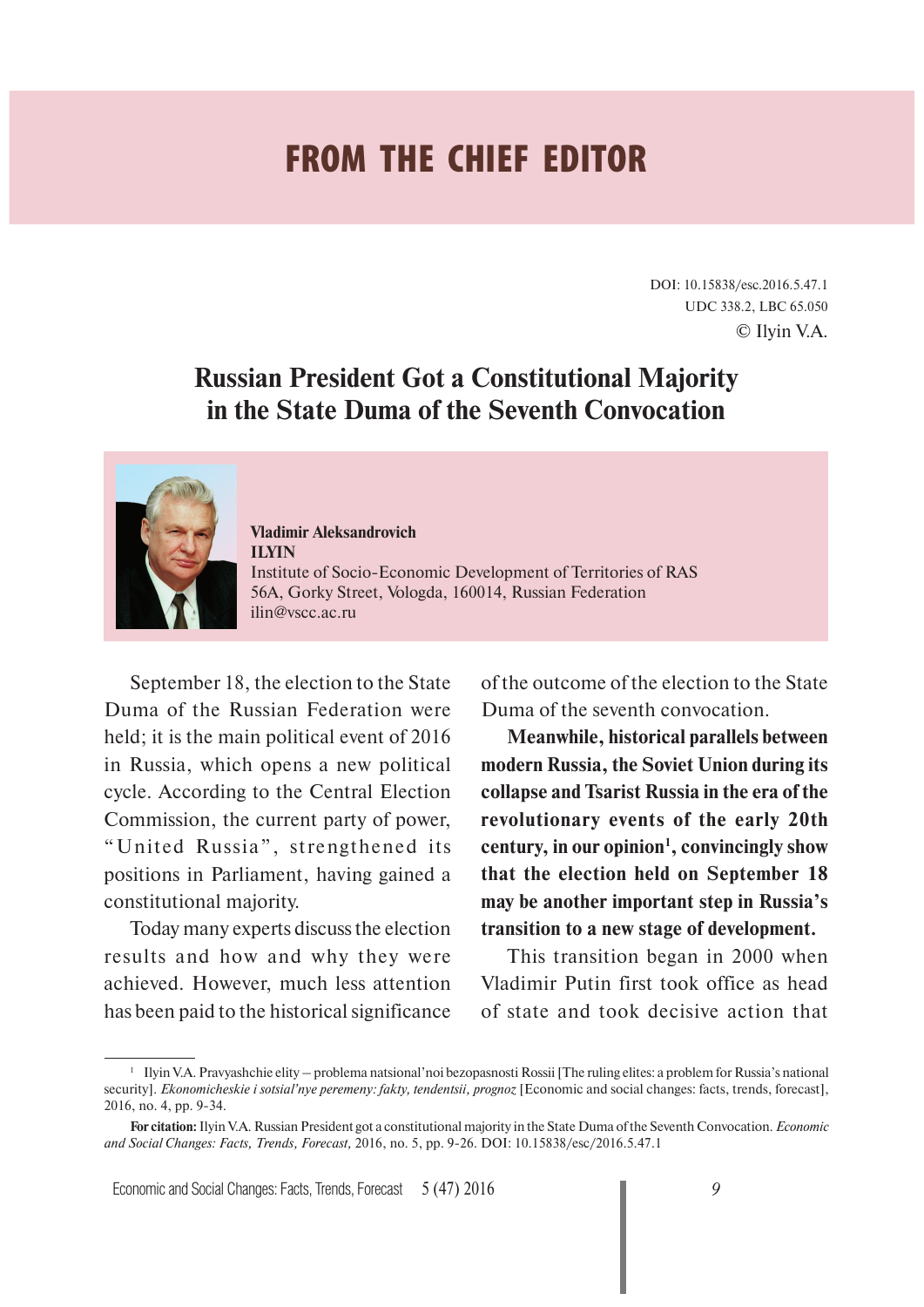contributed to the country's recovery from the comprehensive socio-economic and cultural-moral crisis: efficient antiterrorism campaign and resolving the conflict in Chechnya, introduction of mineral extraction tax that helped increase federal budget revenues in 3.6 times (from 615.5 billion rubles in 1999 to 2,204.7 billion rubles in 2002), etc.

In 2000–2007 the rise in oil prices favored a positive dynamics of the standard of living and quality of life. During this period of stabilization Russian society was able to understand and compare the historical experience of its existence, during the periods of the Soviet Union and the "turbulent 1990s".

In the 2007 Munich speech at the international conference on security policy Russian President Vladimir Putin spoke about the threats of a unipolar world, and also about the fact that Russia would continue pursuing independent foreign policy aimed to improve its sovereignty. It was a clear signal to foreign countries (especially the U.S.) about Russia's intentions to participate in global competition.

The end of Vladimir Putin's second presidential term and the beginning of Dmitri Medvedev's presidency accompanied by tough economic consequences of the global financial crisis (2008–2009) did not allow Russian society to realize and appreciate the conceptual nature of V. Putin's Munich speech.

A second (after the Munich speech) attempt to formulate basic provisions of a new state ideology was undertaken by V. Putin six years later (in September 2013) during his third presidential term, at the meeting of the Valdai International Discussion Club. In this speech, the leader of the country formulated an ideological paradigm of development, which the state plans to adhere to: "It is evident that it is impossible to move forward without spiritual, cultural and national selfdetermination. Without this we will not be able to withstand internal and external challenges, nor we will succeed in global competitions"2 .

The next step in the transition of Russia to a new stage of historical development is connected with the accession of Crimea and Sevastopol to the Russian Federation. This event (against the background of the "Ukrainian crisis" and strained relations with the United States) united all the layers of Russian society. During this period, leading Russian scientists spoke about the fact that "after almost 15 years of waiting, a "new and resurgent" Russia finally made the transition into a new bright and lifeaffirming age... If only we did not miss this chance!"3

<sup>2</sup> Putin V.V. *Vystuplenie na zasedanii mezhdunarodnogo diskussionnogo kluba "Valdai" 19 sentyabrya 2013 g.* [Speech at the meeting of the Valdai International Discussion Club]. Available at: http://www.kremlin.ru/events/president/ news/19243

<sup>3</sup> Osipov G.V. Ne upustit' predstavivshiisya shans! [Do not miss this chance!]. *Sotsiologiya i ekonomika sovremennoi sotsial'noi real'nosti. Sotsial'naya i sotsial'no-politicheskaya situatsiya v Rossii v 2013 godu* [Sociology and economics of contemporary social reality. Social and socio-political situation in Russia in 2013]. Moscow: ISPI RAN, 2014. Pp. 6-18.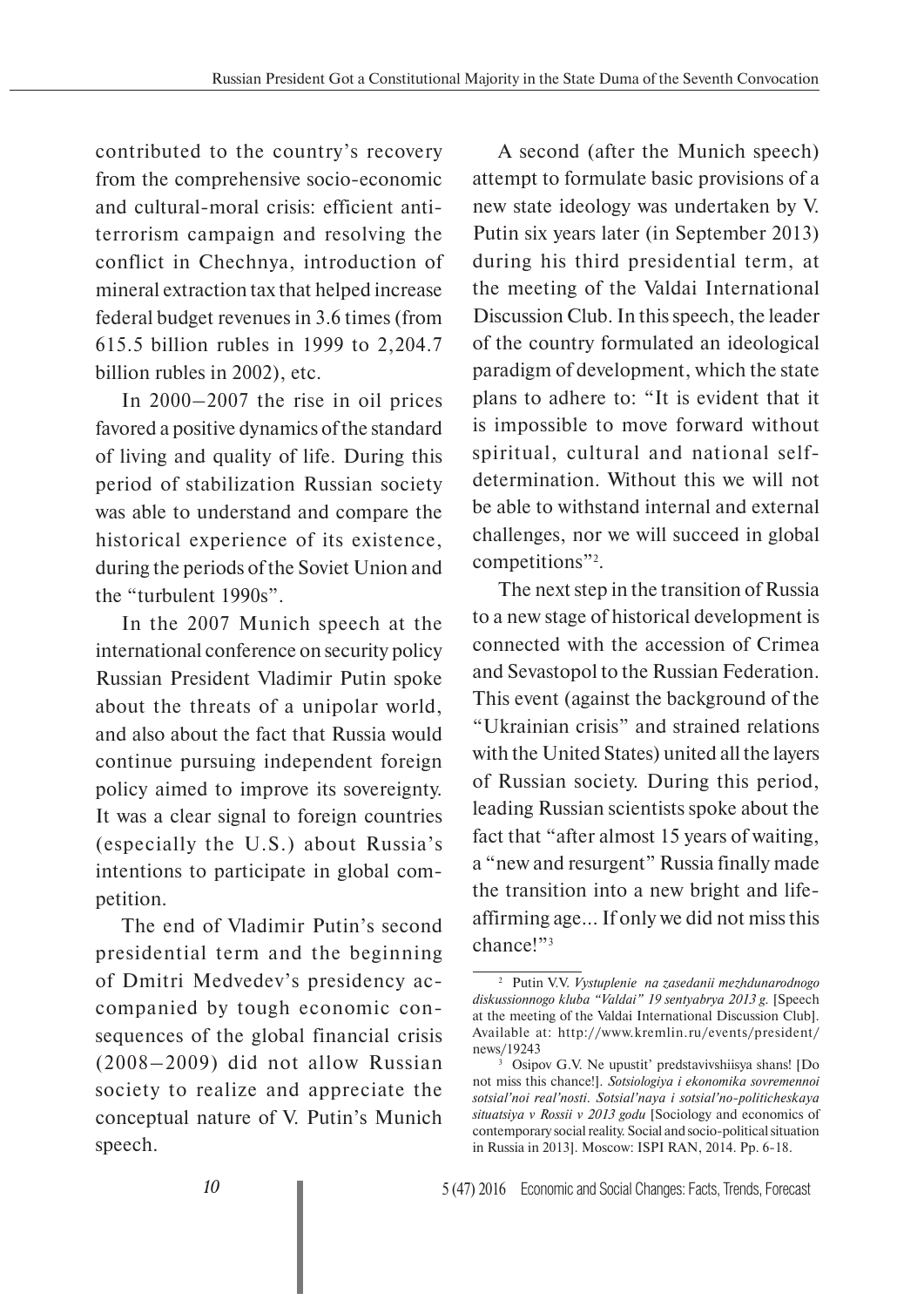However, the achievements of the President's international policy aimed to strengthen Russia's sovereignty and promote its national interests were not supported by the course of domestic economic policies pursued by the Government of the Russian Federation. After the global financial crisis, the domestic economy has not achieved steady positive trend, and in 2011 a budget crisis started in Russia's regions, and it is still going on: for the period from 2011 to 2015, the number of subjects of the Russian Federation with the budget deficit increased from 57 to 76 *(Fig. 1)*.

Under the economic crisis that has been going on for quite a few yeas the following issues became more and more urgent: increasing the efficiency of state control, nationalization of the elites, staff reshuffle in the administration system aimed to meet the essential needs of the population more efficiently – to increase the standard of living and quality of life, to ensure stability, economic growth and social justice.

The election to the State Duma of the Russian Federation on September 18, 2016, in our view, should be considered from this historical viewpoint. Further development of the political system, staff changes, new people coming to power, and, most importantly, the fact whether **the President of the Russian Federation Vladimir Putin will be able to use the constitutional majority of the United Russia Party in the Parliament in order to implement the strategic objectives he set out in 1999 in the article "Russia at the turn of the millennium"** – all this will determine the life of the country in the coming years



Source: Data of reports of the Federal Treasury of Russia. Available at: http://www.roskazna.ru/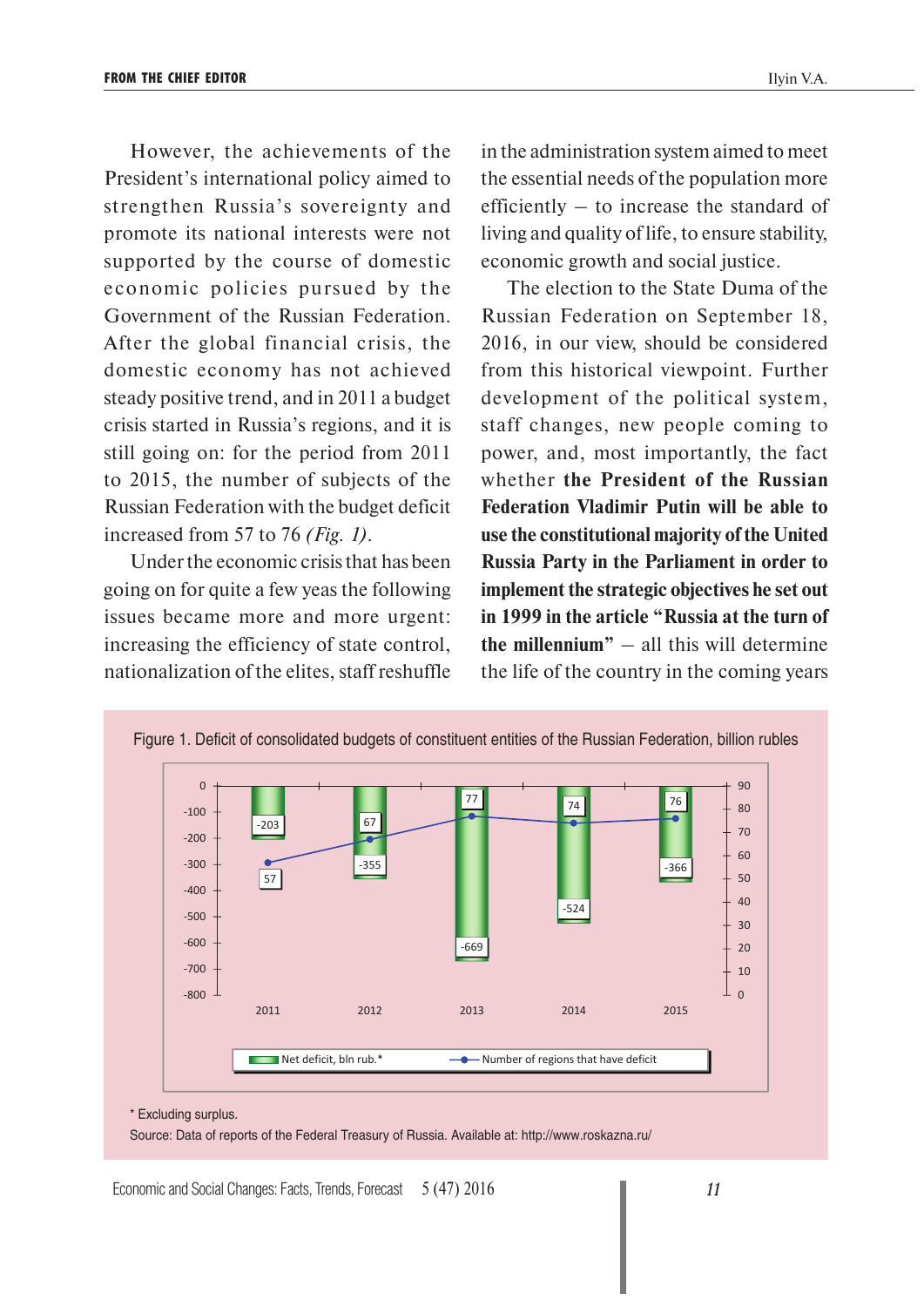and, in particular, the nature of public sentiment during the presidential elections of 2018.

In this major article, Vladimir Putin noted that the most important strategic tasks in Russia's development include the need to improve public ad ministration efficiency, to strengthen state authority, and to overcome the split and internal division among major social groups and political elites. The importance of achieving these goals was emphasized by

the President in his subsequent policy statements and strategic documents: the 2007 Munich speech, the 2013 speech at the meeting of the Valdai International Discussion Club, and the National Security Strategy 2015, etc.

I am convinced that achieving the required growth dynamics is not only an economic task. This issue is also political in nature and, I dare say, in a certain sense, ideological.**More precisely, it is an ideological, spiritual and moral issue. Moreover, the latter aspect at the present stage seems to me especially significant from the point of view of consolidation of Russian society.**

**Fruitful creative work, which our country needs so urgently, is impossible in a society that is split and internally divided.** 

The key to revival and the rise of Russia today lies in the public-political sphere. **Russia needs strong**  state power and must have it<sup>4</sup>.

> Today, the greatest positive trend is observed only in the solution of the first of these key objectives: in order to strengthen the statehood, the President actively implements personnel reshuffle at all the levels of the administration system<sup>5</sup>.

4 Putin V.V. Rossiya na rubezhe tysyacheletii [Russia at the turn of the millennium]. *Rossiiskaya gazeta* [Russian Newspaper], 1999, December 30.

5 For example:

• the Crimean Federal District became part of the Southern Federal District (V. Ustinov was appointed its head);

• S. Melikov was appointed First Deputy Director of the Federal National Guard Troops Service and his post of Plenipotentiary Representative in the North Caucasian Federal district was given to O. Belaventsev;

March 3, 2016, Russian President signed the Decree "About the members of the Central Election Commission", according to which E.A. Pamfilova, former Chairman of the Council under RF President on the development of civil society and human rights was included in the CEC. March 28, 2016, she was elected Chairperson of the Central Election Commission.

July 28, 2016, Russian President Vladimir Putin united two federal districts, and replaced several governors and plenipotentiary representatives:

<sup>•</sup> N. Rogozhkin was relieved from the post of Plenipotentiary Representative in the Siberian Federal District. His place was taken by S. Menyailo;

<sup>•</sup> D. Ovsyannikov was appointed Acting Governor of Sevastopol (instead of S. Menyailo);

<sup>•</sup> N. Tsukanov was appointed Plenipotentiary Representative in the Northwestern Federal District having replaced V. Bulavin on this post;

<sup>•</sup> D. Mironov was dismissed from the post of Deputy Minister for Internal Affairs and was appointed Acting Governor of the Yaroslavl Oblast:

<sup>•</sup> N. Belykh lost the trust of the President and was dismissed from the post of the Governor of the Kirov Oblast, he was replaced by I. Vasiliev, former auditor of the Accounts Chamber and head of the Federal Service for State Registration, Cadastre and Cartography (Rossreestr).

<sup>•</sup> October 5, 2016, Vladimir Putin signed a decree on appointing S.E. Naryshkin Director of the Foreign Intelligence Service of Russia (he replaced M.E. Fradkov).

On the same day, V.V. Volodin (former head of the Presidential Administration) was appointed Speaker of the State Duma. And his post was taken by S. Kiriyenko).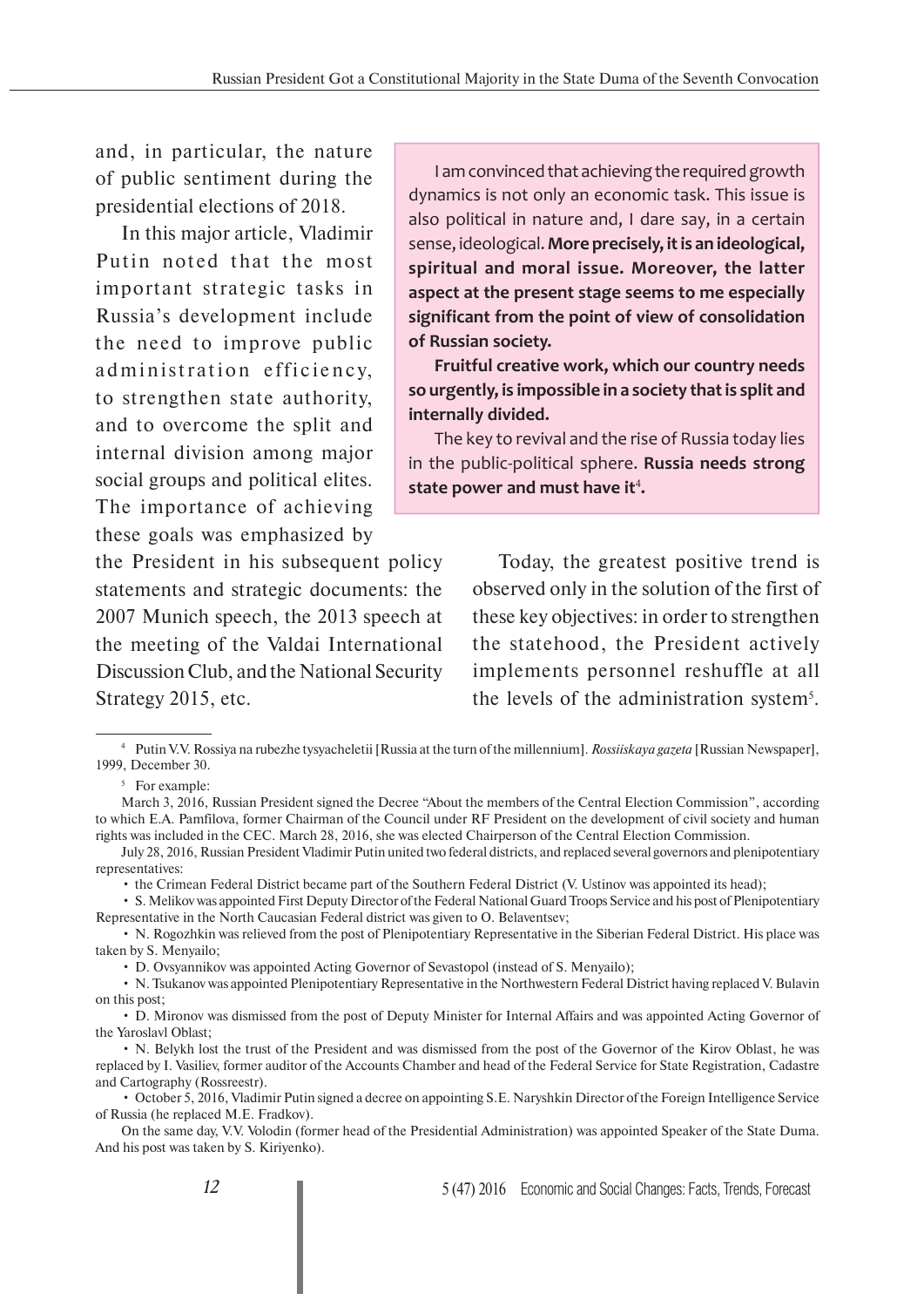However, with regard to overcoming the split in Russian society and within the ruling elite, it is still premature to talk about obvious successes in this direction: in Russia, there remains an acute issue of social stratification and wealth inequality; and as for the public administration system, it seems that **"there exist two Russias: one is "deeply embedded in the Western world", the other is represented by "a new generation of Russian statesmen that inevitably accompany the sovereign growth"**<sup>6</sup> .

In our opinion, special attention should be given to the features that the election to the State Duma of the seventh convocation will be remembered for:

**1. On 18 September, Russian society demonstrated a very low turnout at the polling stations: 47.9% of voters (52.6 million people).** For comparison, voter turnout for the Duma election in 2011 was 60.2% (65.7 million people), and in 2007 – 63.7% (69.5 million people).

**2. United Russia, due primarily to the revival of a mixed electoral system (voting on party lists and single-mandate districts),** 

**received the constitutional majority in Parliament**<sup>7</sup> **. This gives the President of the Russian Federation qualitatively new opportunities for the implementation of domestic and foreign policy (including the policy aimed to enhance public administration efficiency) and corresponds to the President's highest historical responsibility before his country, the responsibility he assumed when he secured his personal responsibility for the implementation of state policy in the sphere of national security (Decree No. 683 dated December 31, 2015 "On the national security strategy of the Russian Federation")**<sup>8</sup> .

Assessing the final results of the vote, Vladimir Putin noted: "At a time of difficulties and many uncertainties and risks, people certainly choose stability and trust the country's leading political force… The election result was also an expression of people's reaction to attempts to exert foreign pressure on Russia, and to the threats, sanctions, and attempts to destabilize the situation in Russia from within"9 .

<sup>6</sup> Prokhanov A.A. "Gosudarstvo Polyarnoi zvezdy" ["The state of the Polar Star"]. *Gazeta "Zavtra"* [Newspaper "Tomorrow"], 2016, March 17.

<sup>7</sup> In the State Duma of the seventh convocation, the United Russia Party received 343 mandates out of 450: 140 seats (out of 225) on the federal list and 203 seats (out of 225) in single-member districts.

<sup>&</sup>lt;sup>8</sup> The National Security Strategy–2015 stipulates that "the state policy of the Russian Federation in ensuring national security is carried out through the concerted action of all the elements of the system under the guidance of the President of the Russian Federation and with the coordinating role of the Security Council of the Russian Federation" (source: Ukaz Prezidenta Rossiiskoi Federatsii ot 31 dekabrya 2015 goda №683 "O Strategii natsional'noi bezopasnosti Rossiiskoi Federatsii" [Decree of the President of the Russian Federation of December, 31, 2015 No. 683 "On the National Security Strategy of the Russian Federation]. *Rossiiskaya gazeta* [Russian Newspaper], 2015, 31 December. Available at: http://www.rg.ru/2015/12/31/nac-bezopasnost-sitedok.html). Thus, the President takes up personal responsibility for ensuring the implementation of priority directions of state policy in the sphere of national security.

<sup>9</sup> Stenogramma soveshchaniya Prezidenta RF V.V. Putina s chlenami Pravitel'stva RF 19 sentyabrya 2016 g. [Transcript of the meeting of President of the Russian Federation Vladimir Putin with members of the Russian Government on September 19, 2016]. *Ofitsial'nyi sait Prezidenta RF* [Official website of Russian President]. Available at: http://www.kremlin.ru/events/president/ news/52913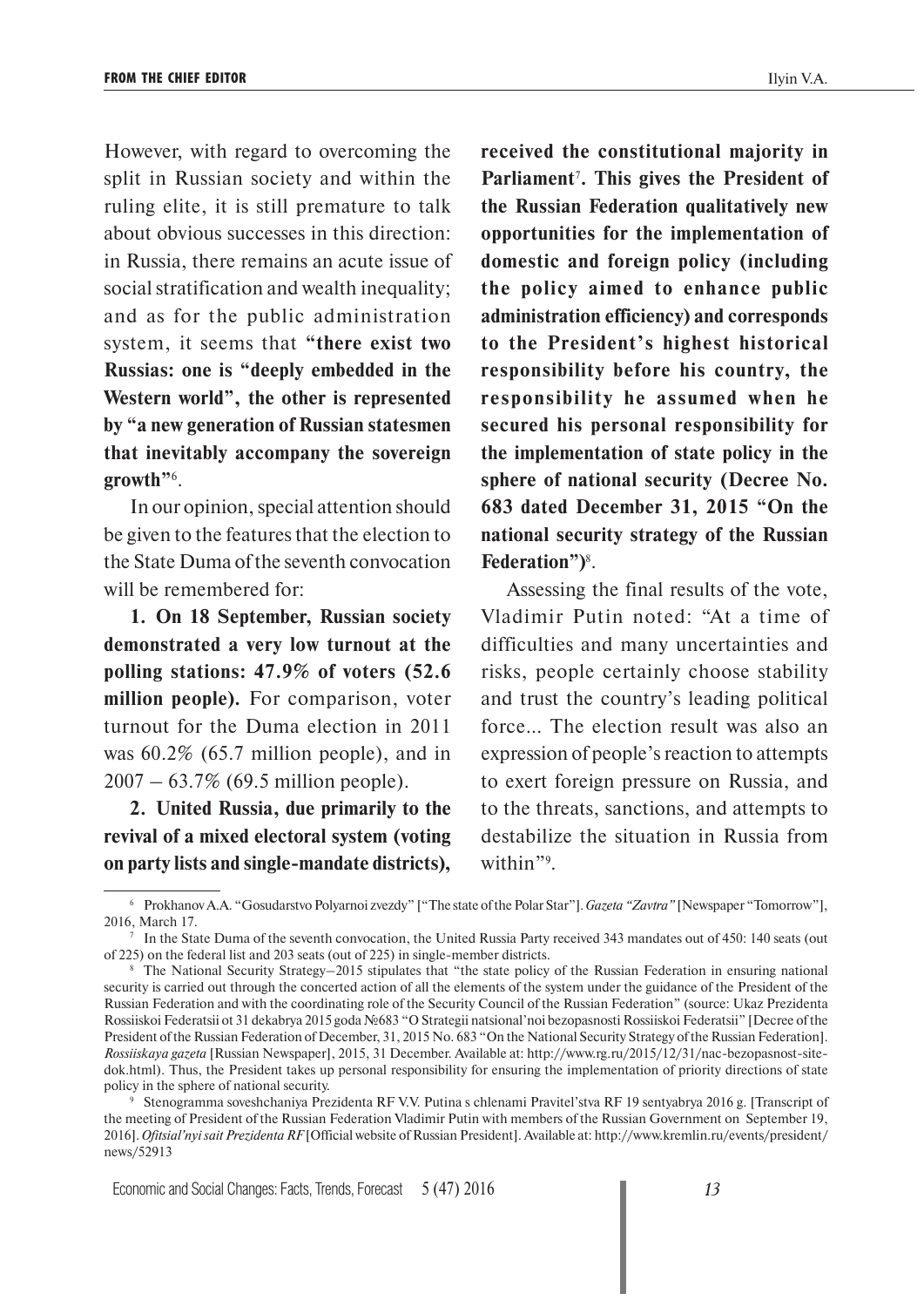



However, the dynamics of indicator such as voter turnout clearly indicates that a significant number of Russians are not satisfied with the situation in the country. The turnout for the State Duma election has been declining since 2007; moreover if in 2011 compared to 2007, the turnout fell by only four million people, then in 2016 compared to  $2011 - by 13$  million that is three times more. In general, in 2007–2016, the turnout of Russians for parliamentary election decreased by 16.9 mln people *(Fig. 2).*

Experts point out many reasons for a low turnout for the election to the State Duma of the seventh convocation: absence of political competition, people's distrust in the transparency of electoral procedures, the fact that the election was held in September and not in December (as usual), poorly organized information campaign, etc. However, it is important to note that despite all these nuances **the turnout was and still is a "litmus test" of public senti-ment and civic consciousness.**  Experts from the Russian Academy of Sciences regard the voluntary refusal from participation in one of the fundamental democratic procedures as a latent form of protest: "*It is non-participation* rather than protest vote that is becoming the most common means for citizens to express their political discontent"10.

<sup>10</sup> *Dvadtsat' let reform glazami rossiyan (opyt mnogoletnikh sotsiologicheskikh zamerov): Analiticheskii doklad Instituta sotsiologii RAN v sotrudnichestve s Predstavitel'stvom Fonda imeni Fridrikha Eberta v Rossiiskoi Federatsii* [Twenty years of reforms in the eyes of Russians (an experience of sociological measurements): Analytical report of RAS Institute of Sociology in cooperation with the representative office of the Friedrich Ebert Foundation in the Russian Federation]. Available at: http://www.isras.ru/files/ File/Doklad/20\_years\_reform.pdf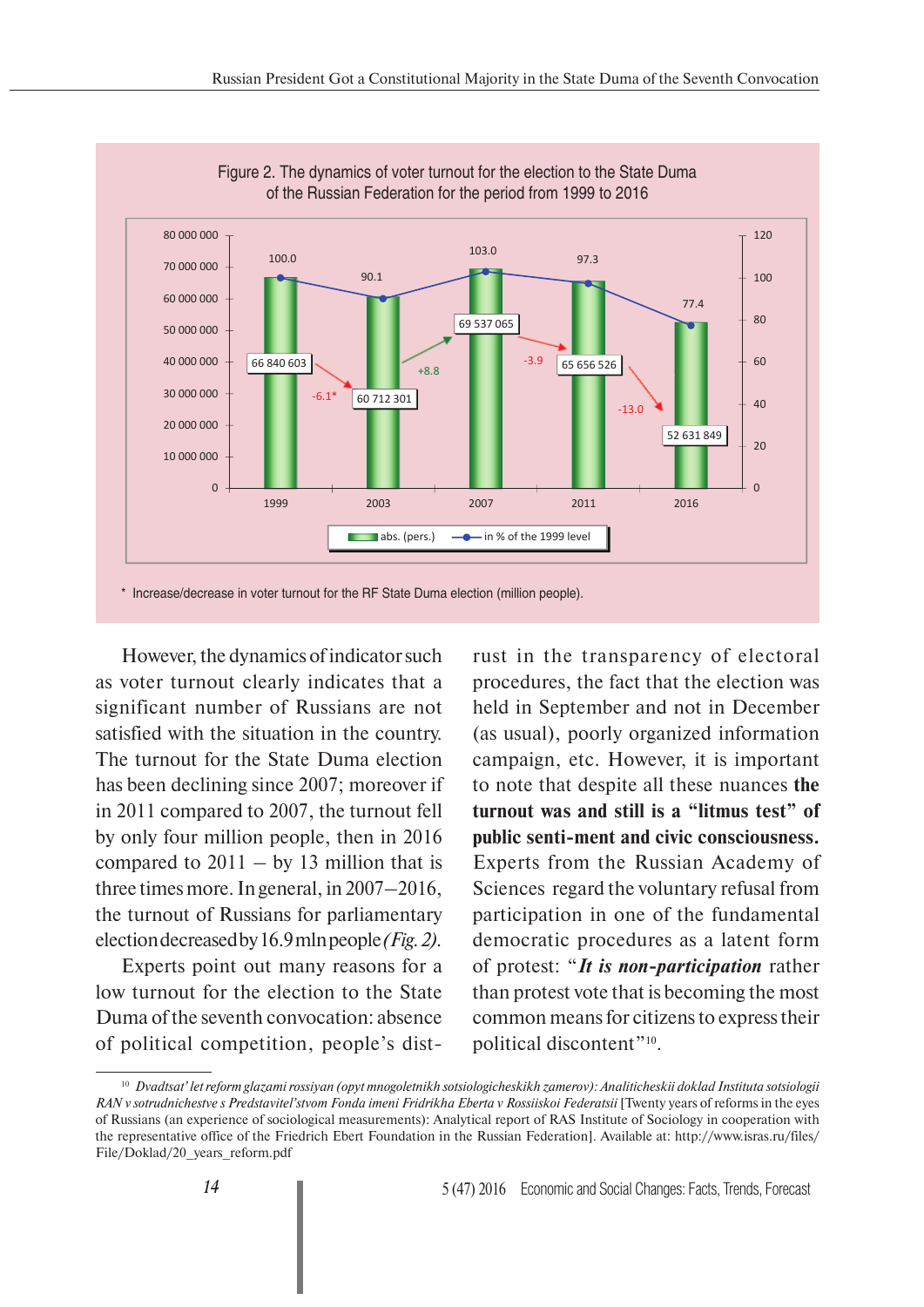| í<br>t<br>٦ |  |
|-------------|--|

|                                                                                      | economic recovery and in |      |      |      |                 |          |                |                 |          | crease in the citizens' welfare? (answer option: "successful and fairly successful")* |                 |                 |                 |                                                                                                                                |                           |
|--------------------------------------------------------------------------------------|--------------------------|------|------|------|-----------------|----------|----------------|-----------------|----------|---------------------------------------------------------------------------------------|-----------------|-----------------|-----------------|--------------------------------------------------------------------------------------------------------------------------------|---------------------------|
|                                                                                      |                          |      |      |      |                 |          |                |                 |          | Feb.-Oct.                                                                             |                 |                 | Dynamics $+$ /  | $\mathbf{I}$                                                                                                                   |                           |
| Socio-demographic categories                                                         | 2000                     | 2004 | 2005 | 2008 | 2009            | 2012     | 2013           | 2014            | 5<br>201 | 2016                                                                                  | 2004 to<br>2000 | 2008 to<br>2004 | 2012 to<br>2008 | 2016 to 2012<br>Feb.-Oct.                                                                                                      | 2016 to 2015<br>Feb.-Oct. |
|                                                                                      |                          |      |      |      |                 |          |                | Sex             |          |                                                                                       |                 |                 |                 |                                                                                                                                |                           |
| Men                                                                                  | 26.9                     | 35.3 | 37.3 | 36.0 | 33.7            | بت<br>27 | ς.<br>ಸ        | 33.6            | 34.0     | 27.3                                                                                  | ఇ               | 4               | တု              | $\circ$                                                                                                                        | Ŀ                         |
| Women                                                                                | 24.7                     | 31.9 | 33.4 | 37.2 | တ<br>29.        | Ņ<br>29. | c.<br>5        | $\infty$<br>35. | 34.3     | 27.6                                                                                  | $\ddot{t}$      | $\frac{5}{4}$   | ထု              | ٻ                                                                                                                              | 7                         |
|                                                                                      |                          |      |      |      |                 |          |                | Age             |          |                                                                                       |                 |                 |                 |                                                                                                                                |                           |
| Under 30                                                                             | 28.5                     | 39.7 | 38.0 | 37.5 | $\infty$<br>5   | 26.7     | တ<br>29.       | 34.8            | 34.7     | 29.6                                                                                  | H               | ٻ               | 두               | က္                                                                                                                             | ယှ                        |
| $30 - 55$                                                                            | 24.8                     | 32.7 | 34.8 | 36.2 | $\infty$<br>30. | 28.1     | 31.6           | 33.4            | 34.6     | 26.4                                                                                  | ఇ               | 7               | ထု              | Ņ                                                                                                                              | ထု                        |
| Over 55                                                                              | 24.2                     | 28.7 | 33.3 | 36.7 | Ľ<br>ಜ.         | 30.5     | 32.1           | 36.8            | 33.1     | 27,1                                                                                  | ယ္              | ₽               | ٩               | ကု                                                                                                                             | မှ                        |
|                                                                                      |                          |      |      |      |                 |          |                | Education       |          |                                                                                       |                 |                 |                 |                                                                                                                                |                           |
| Secondary and incomplete<br>secondary                                                | 27.5                     | 32.5 | 35.5 | 32.8 | 31.3            | Ś,<br>8. | Q<br>30.       | 32.6            | 31.9     | 24.4                                                                                  | ယ္              | $\circ$         | Ŀ               | بہ                                                                                                                             | ထု                        |
| Secondary vocational                                                                 | 26.2                     | 32.8 | 34.5 | 37.7 | တ<br>ട്റ        | 28.6     | 31.0           | 36.1            | 34.3     | 26.4                                                                                  | $\overline{1}$  | $\frac{5}{4}$   | ၐု              | ٻ                                                                                                                              | ထု                        |
| Higher and incomplete higher                                                         | 22.1                     | 35.0 | 35.6 | 39.9 | 5<br>ಜ.         | $-30.1$  | 33.1           | 36.0            | 36.3     | 31.6                                                                                  | က<br>4          | ယ္              | $\frac{1}{2}$   | $\ddot{ }$                                                                                                                     | ယှ                        |
|                                                                                      |                          |      |      |      |                 |          |                | Income groups   |          |                                                                                       |                 |                 |                 |                                                                                                                                |                           |
| 20% of the poorest people                                                            | 21.4                     | 28.0 | 40.6 | 35.0 | 31.0            | ِ<br>20. | 24.2           | 24.6            | 20.4     | က<br>$\frac{1}{2}$                                                                    | $\ddot{1}$      | $\ddot{1}$      | $-14$           | ٻ                                                                                                                              | Ņ                         |
| 60% of the people with median<br>income                                              | 25.7                     | 33.3 | 35.7 | 36.5 | 31.6            | 30.5     | 31.8           | 35.7            | 36.1     | 26.8                                                                                  | $\frac{8}{1}$   | က္              | ٩               | 4                                                                                                                              | တု                        |
| 20% of the most prosperous<br>people                                                 | 30.7                     | 42.5 | 36.3 | 37.7 | တ<br>್ಲ.        | ِ<br>र्ऋ | 37.1           | 43.6            | 41.8     | 36.3                                                                                  | $+12$           | ယှ              | ကု              | $\ddot{ }$                                                                                                                     | မှ                        |
|                                                                                      |                          |      |      |      |                 |          |                | Territories     |          |                                                                                       |                 |                 |                 |                                                                                                                                |                           |
| Vologda                                                                              | 28.3                     | 32.2 | 30.7 | 34.9 | 30.7            | 26.3     | 27.3           | 30.5            | 30.8     | 27.6                                                                                  | 4               | က္              | ၜ               | 4                                                                                                                              | ကို                       |
| Cherepovets                                                                          | 21.8                     | 32.7 | 36.3 | 34.3 | 25.4            | 30.9     | 32.1           | 40.2            | 37.5     | 30.5                                                                                  | Ë               | $\ddot{ }$      | ကု              | $\circ$                                                                                                                        | 7                         |
| <b>Districts</b>                                                                     | 26.3                     | 34.4 | 36.6 | 38.7 | 35.0            | Ņ<br>28. | $\circ$<br>33. | 34.2            | 34.1     | 25.2                                                                                  | $\frac{8}{1}$   | 4               | 두               | ကု                                                                                                                             | တု                        |
| Oblast                                                                               | 25.6                     | 33.4 | 35.1 | 36.7 | 31.6            | 28.4     | 31.3           | 34.8            | 34.1     | 27.2                                                                                  | $\frac{8}{5}$   | က္              | ထို             | π                                                                                                                              | 7                         |
| January 2000 - May 2004 - V. Putin's first presidency; May 2                         |                          |      |      |      |                 |          |                |                 |          |                                                                                       |                 |                 |                 | 004 – May 2008 – V. Putin's second presidency; May 2008 – May 2012 – D. Medvedev's presidency; May 2012 – present – V. Putin's |                           |
| * Excluding the share of those who found it difficult to answer<br>third presidency. |                          |      |      |      |                 |          |                |                 |          |                                                                                       |                 |                 |                 |                                                                                                                                |                           |

Economic and Social Changes: Facts, Trends, Forecast 5 (47) 2016 **15**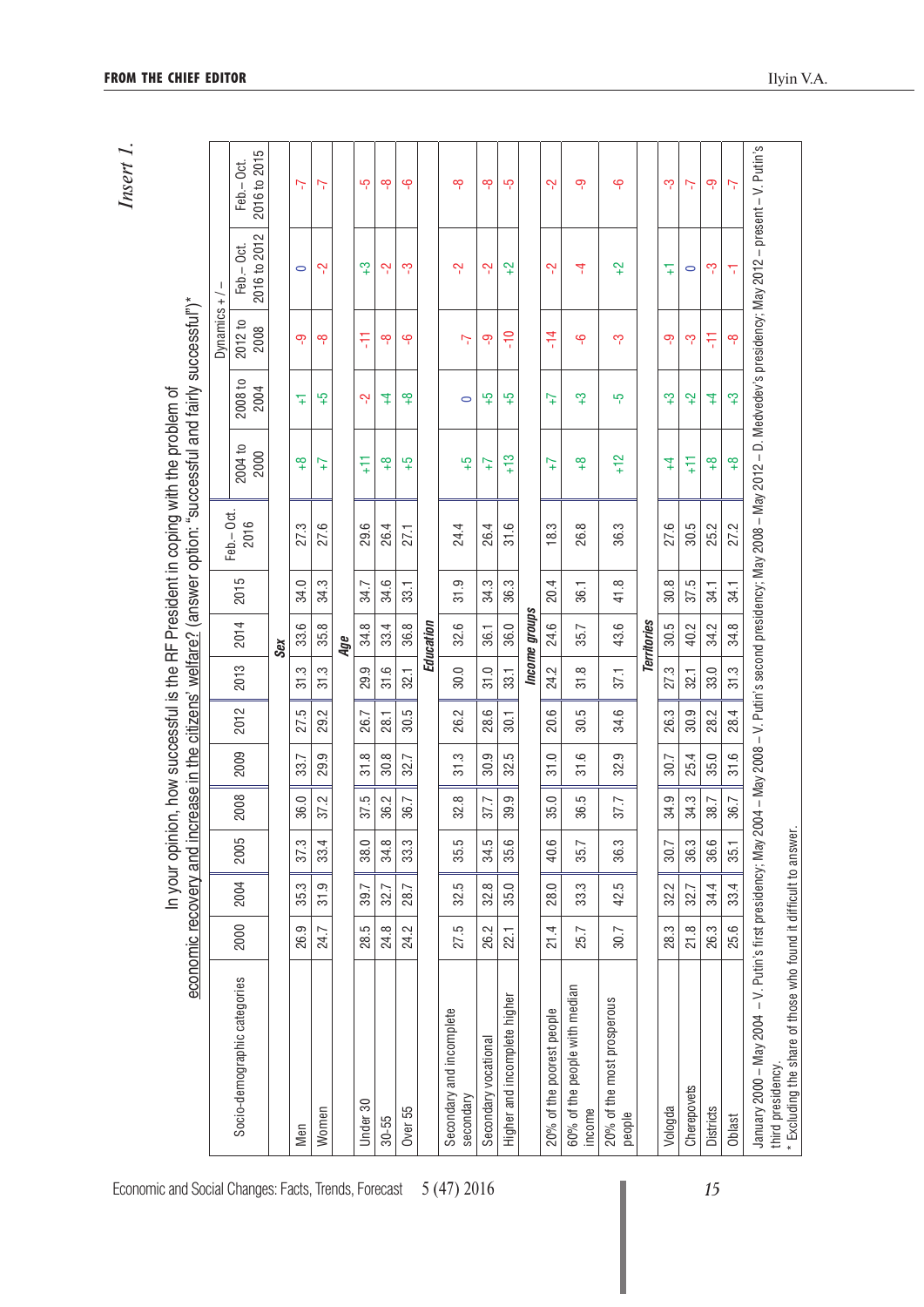| economic recovery and increase in the citizens' welfare? (answer option: "without any considerable success and completely unsuccessful")* |                                  |      |      |                 |                    |      |          |                      |      |                                                                        | In your opinion, how successful is the RF President in coping with the problem of |                  |                 |                                                     |                           |
|-------------------------------------------------------------------------------------------------------------------------------------------|----------------------------------|------|------|-----------------|--------------------|------|----------|----------------------|------|------------------------------------------------------------------------|-----------------------------------------------------------------------------------|------------------|-----------------|-----------------------------------------------------|---------------------------|
|                                                                                                                                           |                                  |      |      |                 |                    |      |          |                      |      | Feb.-Oct.                                                              |                                                                                   |                  | Dynamics +      |                                                     |                           |
| Socio-demographic categories                                                                                                              | 2000                             | 2004 | 2005 | 2008            | 2009               | 2012 | 2013     | 2014                 | 2015 | 2016                                                                   | 2004 to<br>2000                                                                   | 2008 to<br>2004  | 2012 to<br>2008 | 2016 to 2012<br>Feb. - Oct.                         | 2016 to 2015<br>Feb.-Oct. |
|                                                                                                                                           |                                  |      |      |                 |                    |      |          | Sex                  |      |                                                                        |                                                                                   |                  |                 |                                                     |                           |
| Men                                                                                                                                       | 54.1                             | 50.1 | 50.0 | 47.8            | 51.7               | 60.0 | 57.6     | 54.7                 | 52.6 | 59.0                                                                   | 4                                                                                 | Ņ                | $+12$           | π                                                   | $\frac{Q}{T}$             |
| Women                                                                                                                                     | 52.2                             | 49.4 | 51.4 | 44.6            | 53.0               | 56.3 | 56.2     | 52.4                 | 52.1 | 59.1                                                                   | ကု                                                                                | ယှ               | $+12$           | က္                                                  | $\overline{t}$            |
|                                                                                                                                           |                                  |      |      |                 |                    |      |          | Age                  |      |                                                                        |                                                                                   |                  |                 |                                                     |                           |
| Under 30                                                                                                                                  | 52.8                             | 43.6 | 47.2 | 2<br>45.        | 51.1               | 57.6 | 55.3     | 2<br>52.             | 50.1 | 56.9                                                                   | တု                                                                                | $\overline{a}$   | $+12$           | π                                                   | $\overline{t}$            |
| $30 - 55$                                                                                                                                 | 55.0                             | 51.2 | 51.3 | 47,1            | 53.7               | 59.0 | 57.5     | 54.8                 | 52.9 | 60.6                                                                   | 4                                                                                 | 4                | $+12$           | $\ddot{ }$                                          | $\frac{8}{1}$             |
| Over 55                                                                                                                                   | 48.7                             | 52.7 | 52.7 | ب<br>44.        | زما<br>5           | 56.5 | တ<br>56. | 52.3                 | 52.9 | 58.2                                                                   | $\overline{4}$                                                                    | ထု               | $+12$           | $\ddot{ }$                                          | ယ္                        |
|                                                                                                                                           |                                  |      |      |                 |                    |      |          | Education            |      |                                                                        |                                                                                   |                  |                 |                                                     |                           |
| Secondary and incomplete<br>secondary                                                                                                     | 49.1                             | 48.5 | 49.8 | 43.6            | 48.7               | 57.4 | 57.0     | 54.6                 | 52.8 | 59.3                                                                   | π                                                                                 | ယှ               | $+14$           | $\ddot{ }$                                          | $\overline{t}$            |
| Secondary vocational                                                                                                                      | 51.6                             | 49.1 | 50.3 | 45.7            | 55.1               | 57.5 | 57,1     | 52.5                 | 51.6 | 59.1                                                                   | ကု                                                                                | ကု               | $+12$           | $\ddot{ }$                                          | $\frac{8}{1}$             |
| Higher and incomplete higher                                                                                                              | <b>60.1</b>                      | 51.6 | 52.3 | 49.1            | ب<br>ಣ.            | 59.0 | 56.4     | 52.9                 | 52.6 | 58.5                                                                   | တု                                                                                | ကု               | $\frac{0}{1}$   | π                                                   | ڝٕ                        |
|                                                                                                                                           |                                  |      |      |                 |                    |      |          | <b>Income</b> groups |      |                                                                        |                                                                                   |                  |                 |                                                     |                           |
| 20% of the poorest people                                                                                                                 | 53.8                             | 52.2 | 45.8 | $\infty$<br>46. | 50.7               | 63.1 | 61.8     | 63.4                 | 61.8 | 63.1                                                                   | ٻ                                                                                 | ယ္               | ဖ<br>토          | $\circ$                                             | $\overline{+}$            |
| 60% of the people with median<br>income                                                                                                   | 53.6                             | 51.7 | 50.9 | 45.8            | 53.0               | 57.6 | 56.7     | 52.6                 | 51.4 | 60.1                                                                   | بہ                                                                                | မှ               | $+12$           | က္                                                  | ဂ္                        |
| 20% of the most prosperous<br>people                                                                                                      | 52.6                             | 43.4 | 52.7 | 50.4            | 56.4               | 53.6 | 53.8     | 47.4                 | 47.3 | 55.4                                                                   | တု                                                                                | $\overline{t}$   | က္              | $\ddot{ }$                                          | ₽                         |
|                                                                                                                                           |                                  |      |      |                 |                    |      |          | Territories          |      |                                                                        |                                                                                   |                  |                 |                                                     |                           |
| Vologda                                                                                                                                   | 55.7                             | 54.4 | 53.6 | 46.8            | ∞<br>$\frac{1}{9}$ | 58.8 | က္<br>5  | 53.2                 | 54.8 | 59.3                                                                   | π                                                                                 | ထု               | $+12$           | $\overline{+}$                                      | လှု                       |
| Cherepovets                                                                                                                               | 52.8                             | 51.8 | 52.2 | 56.4            | 65.3               | 58.6 | 57.5     | 51.7                 | 51.8 | 62.5                                                                   | π                                                                                 | $\mathfrak{c}_+$ | $\ddot{ }$      | $\ddagger$                                          | F                         |
| Districts                                                                                                                                 | 51.7                             | 46.4 | 48.8 | 40.5            | 47.2               | 57.2 | 54.2     | 54.4                 | 51.3 | 56.9                                                                   | ယူ                                                                                | ٩                | $+17$           | $\circ$                                             | $\frac{Q}{+}$             |
| Oblast                                                                                                                                    | 53.0                             | 49.7 | 50.7 | 46.0            | 52.4               | 57.9 | 56.8     | 53.4                 | 52.3 | 59.1                                                                   | ကု                                                                                | 4                | $+12$           | 4                                                   | $\overline{t}$            |
| January 2000 - May 2004                                                                                                                   | - V. Putin's first presidency; M |      |      |                 |                    |      |          |                      |      | ay 2004 - May 2008 - V. Putin's second presidency; May 2008 - May 2012 |                                                                                   |                  |                 | - D. Medvedev's presidency; May 2012 - present - V. |                           |
| * Excluding the share of those who found it difficult to answer.<br>Putin's third presidency.                                             |                                  |      |      |                 |                    |      |          |                      |      |                                                                        |                                                                                   |                  |                 |                                                     |                           |
|                                                                                                                                           |                                  |      |      |                 |                    |      |          |                      |      |                                                                        |                                                                                   |                  |                 |                                                     |                           |

16 **16** 5 (47) 2016 Economic and Social Changes: Facts, Trends, Forecast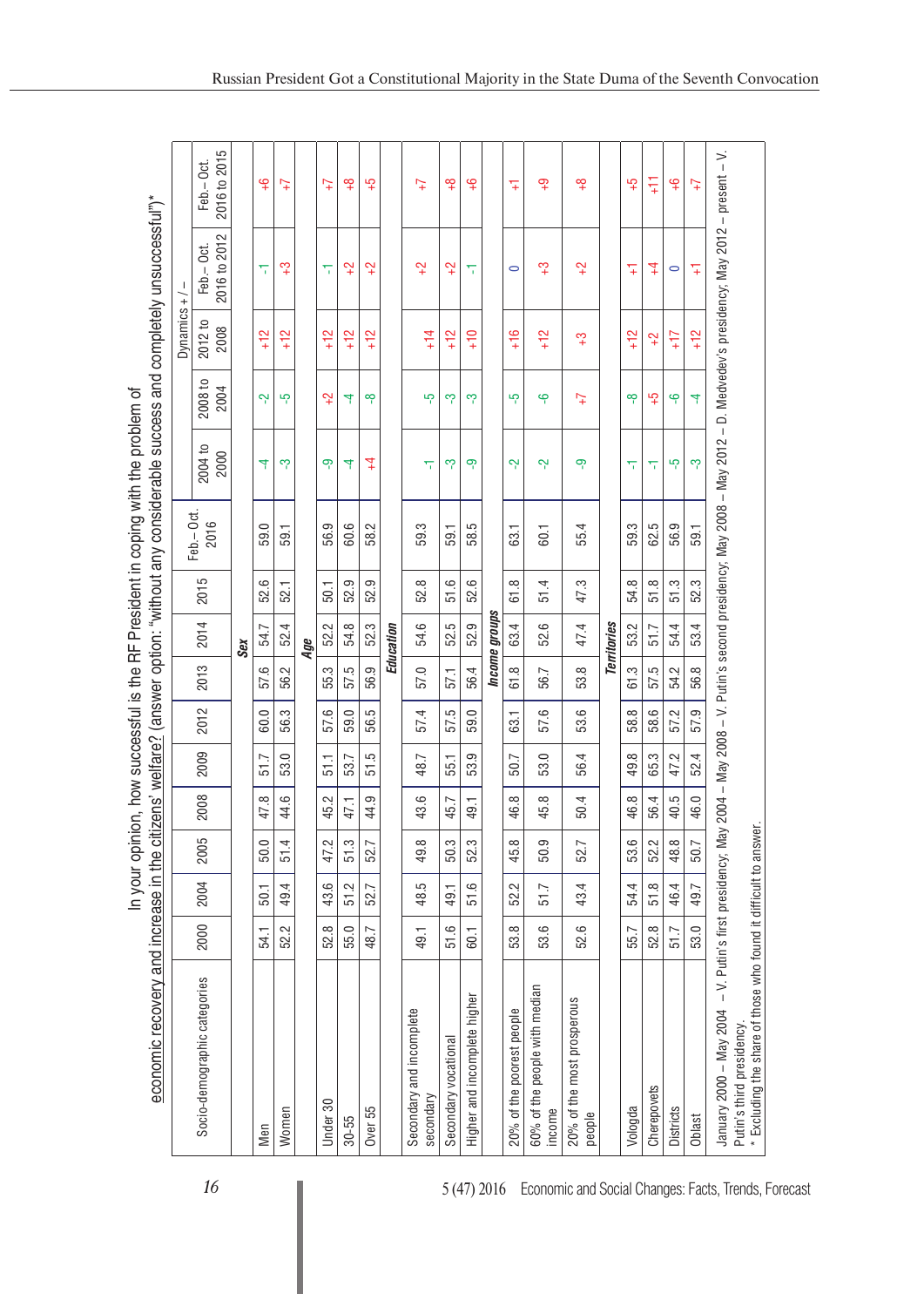In this sense, low voter turnout on September 18 clearly reflects the dissatisfaction of the population with the dynamics of the standard of living and quality of life, which is reflected in the sociological research data. So, in February – October 2016 compared to 2015 the share of positive ratings of the success with which the President promotes economic recovery and growth of citizens' welfare decreased in all major socio-demographic groups (by 2–9 p.p., *Insert 1*).

The proportion of people who negatively assess the work of the President in dealing with economic issues for the period from February 2015 – October 2016 also increased in all the main groups, this increase was the greatest  $(8-9 p.p.)$ among men 30–55 years of age who have secondary vocational education and, according to their own assessment of their income, are among the 60% of those having average income and 20% of the most wealthy citizens. Thus, today hidden protest potential is accumulated not only

in socially vulnerable categories of society (persons of retirement age, the poorest segments), but among people with average and high levels of financial well-being.

Some Russian and foreign $11$  experts note that **"the power in this election consciously used a tactic to reduce turnout: when the turnout is low, the proportion of manageable electorate voting for the "party of power" and its candidates is bigger…** The United Russia Party almost everywhere improved its relative results compared to the results of the voting on December 4, 2011. However, due to the low turnout in absolute numbers of votes, the overall result of United Russia is lower than on December 4, 2011"<sup>12</sup>.

Communist party leader Gennady Zyuganov at a meeting with Russian President noted: "What we all have to analyze is the fact that **the party in power had 45 million votes in 2007**, this is very powerful support, and exceptionally crucial. In the crisis, critical moments the widespread support of the society

<sup>&</sup>lt;sup>11</sup> Foreign media on the 2016 election to the State Duma of the Russian Federation (source: Newspaper "Kommersant" of September 19, 2016. Available at: http://www.kommersant.ru/doc/3093506):

<sup>&</sup>quot;Before the election, the Kremlin has ensured that the election was held in a way that was convenient for it...the election was held against the background of such a political climate when the entire opposition is labeled as "traitors" that stab a "besieged" Russia and its President in the back" (source: the German edition of Frankfurter Allgemeine Zeitung (Schmidt F. Keine oppositionelle Partei schafft es in die Duma. *Frankfurter Allgemeine Zeitung*, 2016, September 18. Available at: http://www.faz.net/aktuell/politik/ ausland/europa/in-russland-schafft-es-keine-oppositionelle-partei-ins-parlament-14442041.html).

<sup>&</sup>quot;The results are not expected to lead to any dramatic changes; the established political parties are all broadly supportive of the country's president, Vladimir Putin, and the low turnout suggested more opposition-minded urban Russians simply stayed at home" (source: the English edition of The Guardian (Russian election unlikely to loosen Putin's grip on power. *The Guardian*, 2016, September 18. Available at: https://www.theguardian.com/world/2016/sep/18/russia-votes-in-election-unlikely-to-loosenputins-grip-on-power).

<sup>&</sup>quot;Turnout was the lowest since Russia became an independent country a quarter of a century ago – showing palpable voter apathy… The Kremlin also brought the vote forward from December, when urban residents more inclined to vote for opposition parties would more likely be at home and able to go to the polls instead of vacationing" (source: the U.S. edition of the Wall Street Journal (Ferris-Rotman M. Putin's Party Shores Up Power in Parliamentary Elections Amid Weak Turnout. *The Wall Street Journal*, 2016, September 18. Available at: http://www.wsj.com/articles/russians-head-to-polls-to-vote-for-new-parliament-1474184676).

<sup>12</sup> Lyubarev A. Nizkaya yavka spasla "Edinuyu Rossiyu" [Low turnout saved the United Russia party]. *Informatsionnyi portal "Gazeta.ru" ot 16.10.2016* [Information portal "Gazeta.ru" of October 16, 2016]. Available at: https://www.gazeta.ru/ comments/2012/10/16\_x\_4813741.shtml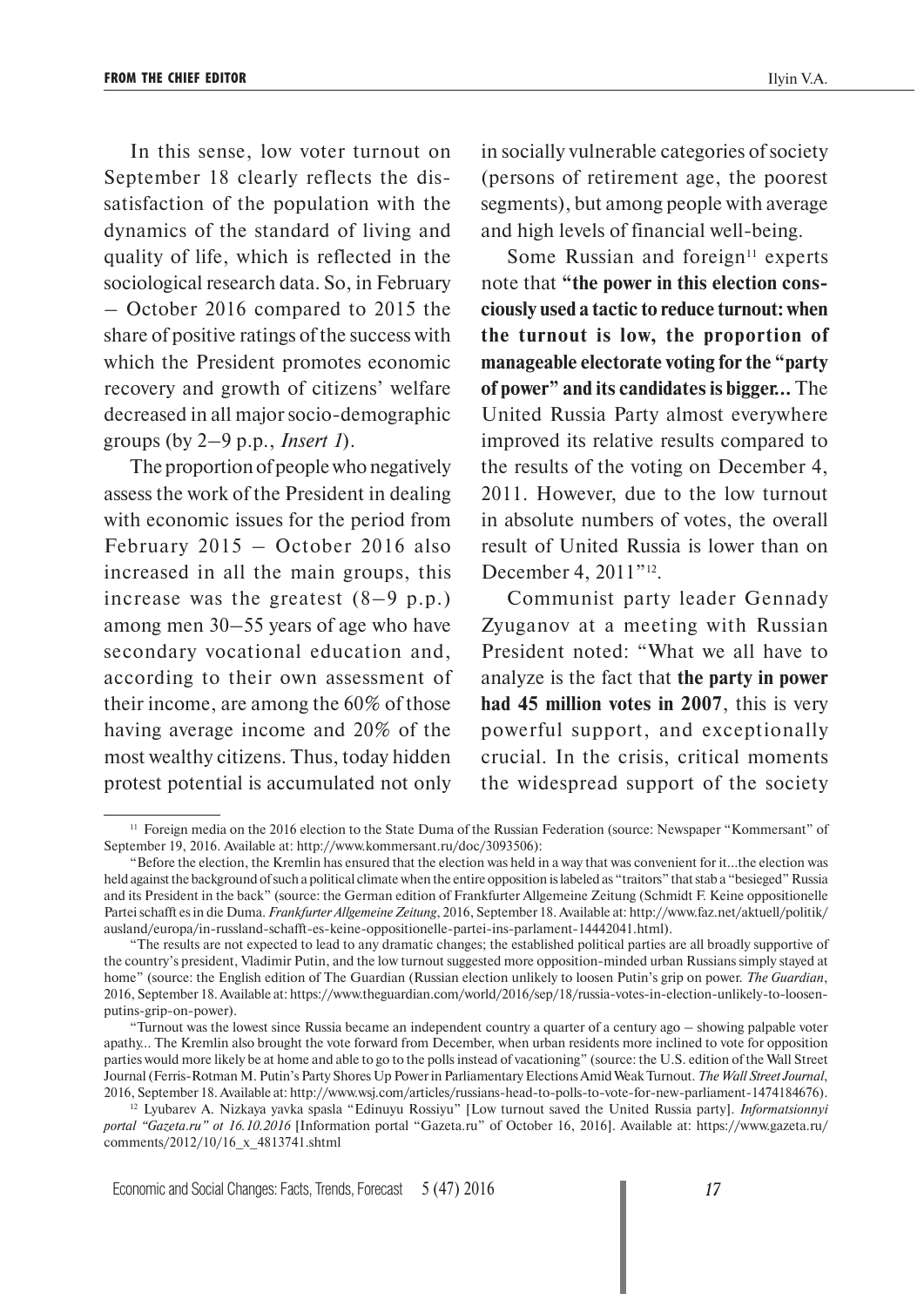is crucial. **This year the party in power received 28.7 million votes; they lost 17 million.** I understand that there are issues and reasons: if the GDP growth in 2012 was 3.4 percent, last year it was minus 3.7, and we are still in a recession. Losing 7 percent in five years means nearly 90 trillion rubles less in the budget. That amounts to two current budgets"<sup>13</sup>.

According to the Central Election Commission, the percentage of support of United Russia in the 2016 election increased by 5% (from 49 to 54%), but in fact it lost almost four million votes (3.85

million people), and compared to the 2011 election – almost 16 million (16.19 million people; *Fig. 3*).

**Only in 15 out of 83 Russian constituent entities there was an increase in the number of those who voted for the United Russia Party on September 18, 2016. In other regions, the support for the ruling party decreased in comparison with 2011. If we compare the voting results with those of the 2007 election, we will see that the increase in the number of votes in favor of United Russia is observed only in five out of 83 Russian regions** *(Insert 2).*



\* Increase/decrease in the number of those who voted for the United Russia Party at the election to the State Duma of the Russian Federation (million people).

<sup>&</sup>lt;sup>13</sup> Stenogramma vstrechi Prezidenta RF s liderami partii, proshedshikh po itogam vyborov v Gosdumu [Transcript of the meeting of Russian President with leaders of the parties, held after the State Duma election]. *Ofitsial'nyi sait Prezidenta RF* [Official website of Russian President]. Available at: http://kremlin.ru/events/president/news/52957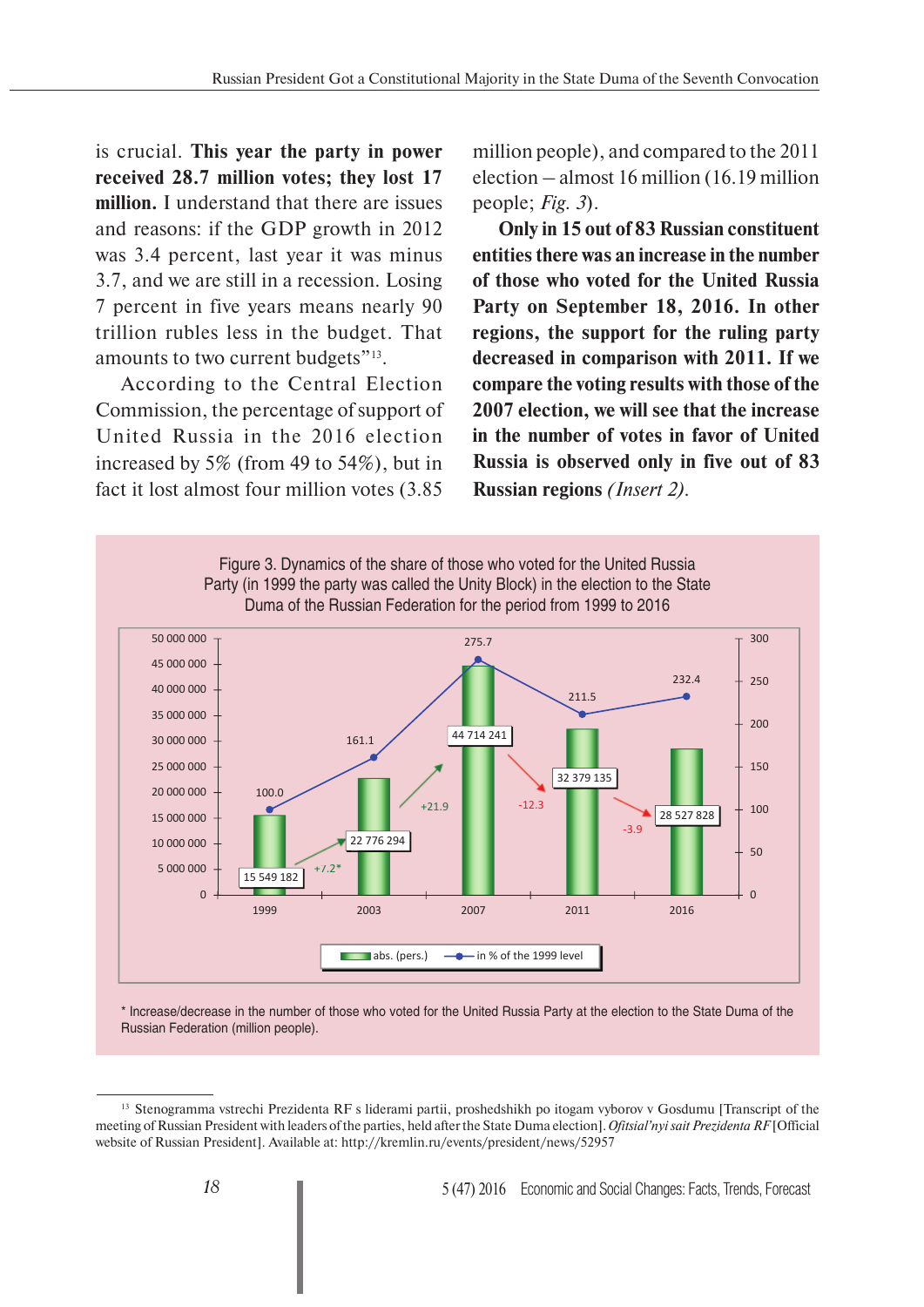|                                       | Dynamics of the votes for the |                     | వ్                              | United Russia party at the State Duma election in 2007, 2011 and 2016 (CEC data)* |                                     |                   |                            | People                     |                                             |                                     |
|---------------------------------------|-------------------------------|---------------------|---------------------------------|-----------------------------------------------------------------------------------|-------------------------------------|-------------------|----------------------------|----------------------------|---------------------------------------------|-------------------------------------|
| Territory                             | 2007                          | 2011                | $2016**$                        | $(+/-)$ 2016<br>Dynamics<br>to 2011                                               | $(+/-)$ 2016<br>Dynamics<br>to 2007 | 2007              | 2011                       | 2016 **                    | $(+/-) 2016$<br>Dynamics<br>to 2011         | $(+/-)$ 2016<br>Dynamics<br>to 2007 |
| Russian Federation                    | 64.30                         | 49.32               | 55.22                           | 5.90                                                                              | -9.08                               | 4471424           | 3237173                    | 28527828                   | -384390                                     | -16186413                           |
| Chechen Republic                      | 99.36                         | 99.48               |                                 | $-3.15$                                                                           |                                     | 574101            | 607909                     | 635729                     | 27820                                       | 61628                               |
| Republic of Buryatia                  | 65.59                         | 49.0                | 86.38<br>89.38<br>85.77         | 40.38                                                                             | $-3.03$<br>$23.79$                  | 267776            | 186953                     | 126461                     | -60492                                      | $-141315$                           |
| Republic of Tatarstar                 | 81.07                         | 77.8                |                                 | 7.97                                                                              | 4.70                                | 1950839           | 1777189                    | 1941068                    | 163879                                      | -9771                               |
| Republic of Mordovia                  | 93.41                         | 91.6                | 84.78                           | $-6.82$                                                                           | $-8.63$                             | 580894            | 565597                     | 440108                     | $-125489$                                   | $-140786$                           |
| Republic of Tuva                      |                               | 85.3                |                                 | $\frac{96.2}{82.1}$                                                               | $-5.69$                             | 118255            | 119705                     | 116372                     |                                             | $-1883$                             |
| Karachay-Cherkess Republic            | 89.21                         | 89.8                | 83.52<br>81.52<br>77.72         |                                                                                   | $-11.06$                            | 262308            | 267475                     | 233498                     | $-3333$<br>$-33977$<br>$-52229$<br>$431707$ | $-28810$                            |
| Kabardino-Balkar Republic             | 96.12                         | 81.3                |                                 | $-3.58$                                                                           | $-18.40$                            | 481583            | 428171                     | 375942                     |                                             | $-10564$ <sup>-</sup>               |
| Kemerovo Oblast                       | 76.82                         | 64.6                | 77.69                           | 13.09                                                                             | 0.87                                | 1258100           | 931474                     | 1363181                    |                                             | 105081                              |
| Republic of Ingushetia                | 98.72                         | 91.0                | 72.65                           | $-18.35$                                                                          | $-26.07$                            | 159496            | 151257                     | 129222                     | $-22035$                                    | $-30274$                            |
| Republic of Kalmykia                  | 72.43                         | 66.1                | 71.67                           | 5.57                                                                              | $-0.76$                             | 100170            | 90089                      | 85923                      | $-4166$                                     | $-14247$                            |
| Saratov Oblast                        | 64.81                         | 64.9                | 68.74                           | 3.84                                                                              | 3.93                                | 800272            | 863047                     | 854702                     | $-8345$                                     | 54430                               |
| Yamalo-Nenets Autonomous Okrug        | $\frac{78.35}{71.60}$         | 71.7                | 68.01                           | $-3.69$                                                                           | $-10.34$                            | 243337            | 209327                     | 177428                     | $-31899$                                    | $-65909$                            |
| - Alania<br>Republic of North Ossetia |                               | 67.9                | 67.43                           | $-0.47$                                                                           | $-4.17$                             | 204132            |                            | 303794                     | 6090                                        | 99662                               |
| Penza Oblast                          | 70.31                         | 56.3                | 65.19                           | 8.89                                                                              | $-5.12$                             | 556210            | 410858                     | 427283                     | 16425<br>45160                              | $-12892$                            |
| Bryansk Oblast                        | 61.77                         | 50.1                | 64.73                           | 14.63                                                                             | 2.96                                | 368750            | 312620                     |                            |                                             | $-10970$                            |
| Tamboy Oblast                         | 59.79                         | 66.7                | $\frac{64.60}{61.56}$           | $-2.10$                                                                           | $\frac{4.81}{-16.57}$               | 325732<br>24206   | 399705                     | 268116<br>11266            | $-131589$                                   | $-57616$                            |
| Chukotka Autonomous Okrug             | 78.13                         | 70.3                |                                 | $-8.74$                                                                           |                                     |                   | 19037                      |                            | -777                                        | $-12940$                            |
| Republic of Adygea                    | 70.97                         | 61.0                | 60.64                           | $-0.36$                                                                           | $-10.33$                            | 142627            | 136612                     | 108778                     | $-27834$<br>$-315735$                       | $-33849$                            |
| Krasnodar Krai                        | 62.06                         | 56.3                |                                 |                                                                                   |                                     | 1522005           | 1527253                    |                            |                                             |                                     |
| Rostov Oblast                         | $\frac{71.89}{57.46}$         | $50.2$<br>$49.5$    | $\frac{60.14}{59.75}$           | $\frac{3}{3}$                                                                     | $-12.14$                            | 1604372<br>739269 | 985470                     | 924004                     | $-61466$<br>$-14375$                        | $-310487$<br>$-680368$<br>$-139160$ |
| Voronezh Oblas                        |                               |                     | 59.35                           |                                                                                   | 1.89                                |                   | 614484                     |                            |                                             |                                     |
| Oblast<br>Nizhny Novgorod             | 60.63                         | 45.0                | 59.20                           | 14.20                                                                             | $-1.43$                             | 964302            | 713289                     | 694713                     | $-18576$                                    | $-269589$                           |
| Tyumen Oblast                         | 73.57                         | 65.1                | 58.75                           | $-6.35$                                                                           | $-14.82$                            | 603230            | 494437                     | 511529                     | 17092                                       | $-91701$                            |
| ipetsk Oblast                         |                               | 40.3                |                                 | 16.69                                                                             | $-5.31$                             | 382341            | 218095<br>1684953          | 279969                     | 61874                                       | $-102372$                           |
| Republic of Bashkortostan             | )<br>이 이 이 이<br>이 이 이 이 이     | 70.5                | <br> အ  အ  အ  အ <br> အ  အ  အ  အ | $-13.62$                                                                          | $-26.24$                            | 2170241           |                            | 1195246                    | -489707                                     | $-974995$                           |
| Stavropol Krai                        |                               | 49.2                |                                 |                                                                                   | $-6.33$                             | 672070            | 495691<br>465571           | 446630<br>410373           | $-49061$<br>$-55198$                        | $-225440$                           |
| Belgorod Oblast                       |                               | 51.2                |                                 | $\frac{667}{4.39}$                                                                |                                     |                   |                            |                            |                                             |                                     |
| Ryazan Oblast                         | 57.10                         | 39.8                |                                 |                                                                                   | 77                                  | 318581            | 202638                     | 220944                     | 18306                                       | -97637                              |
| Tula Oblast                           | 61.72                         | 61.3                |                                 |                                                                                   | $-7.69$                             | 459366            | 562073                     |                            | $-270854$                                   | $-168147$                           |
| Kursk Oblast                          | 62.74                         | 45.7                | 54.03<br>52.70                  | $rac{27}{1,26}$                                                                   | -9.78                               | 387829<br>428160  | 237415<br>262526<br>531254 | 291219<br>229092<br>283568 | $-8323$<br>21042                            | $-158737$                           |
| Chuvash Republic                      |                               | 43.4                |                                 |                                                                                   |                                     |                   |                            |                            |                                             | -144592                             |
| Samara Oblast                         | 56.04                         | 39.1                | 52.21                           | 13.11                                                                             | $-3.83$                             | 736838            |                            | 653139                     | 121885                                      | -83699                              |
| Jdmurt Republic                       | 60.57                         | 45.1                | 51.79                           | 6.69                                                                              | $-8.78$                             | 453248            | 311721                     | 268070                     | $-43651$                                    | $-185178$                           |
| Volgograd Oblast                      | 57.74                         | 36.2                | 51.60                           | 15.40                                                                             | $-6.14$                             | 647137            | 366888                     | 410656                     | 43768                                       | $-236481$                           |
| eningrad Oblast                       | 59.23                         | 33.7                | 51.54                           | 17.84                                                                             | $-7.69$                             | 419701            | 224332                     | 293758                     | 69426                                       | $-125943$                           |
| Altai Republic                        | 69.46                         | 53.3                | 49.80                           | $-3.50$                                                                           | $-19.66$                            | 68573             | 51342                      | 35065                      | $-1627$                                     | -33508                              |
| Khanty-Mansi Autonomous Okrug         | 65.96                         | 41.0                | 49.45                           | 8.45                                                                              | $-16.51$                            | 464999            | 243431                     | 213426                     | $-30005$                                    | $-251573$                           |
| Jlyanovsk Oblast                      | 66.24                         | 43.6                | 49.36                           | 5.76                                                                              | $-16.88$                            | 455666            | 277048                     | 256438                     | $-20610$                                    | $-199228$                           |
| Oryol Oblast                          | 59.85<br>53.87<br>63.67       | 38.9                | 49.15                           | 10.25                                                                             | $-10.70$                            | 281992            | 166642                     | 164864                     | $-1778$                                     | $-117128$                           |
| Smolensk Oblast                       |                               | $\frac{36.2}{45.3}$ | 48.52                           | $\frac{12.33}{3.02}$                                                              | $-5.39$                             | 248128            | 147111                     | 155001                     | 7890                                        | $-93127$                            |
| Kamchatka Krai                        |                               |                     |                                 |                                                                                   | $-15.35$                            | 98695             | 62240                      | 44849                      | $-17391$                                    | $-53846$                            |

*Insert 2*

Economic and Social Changes: Facts, Trends, Forecast 5 (47) 2016 **19** 19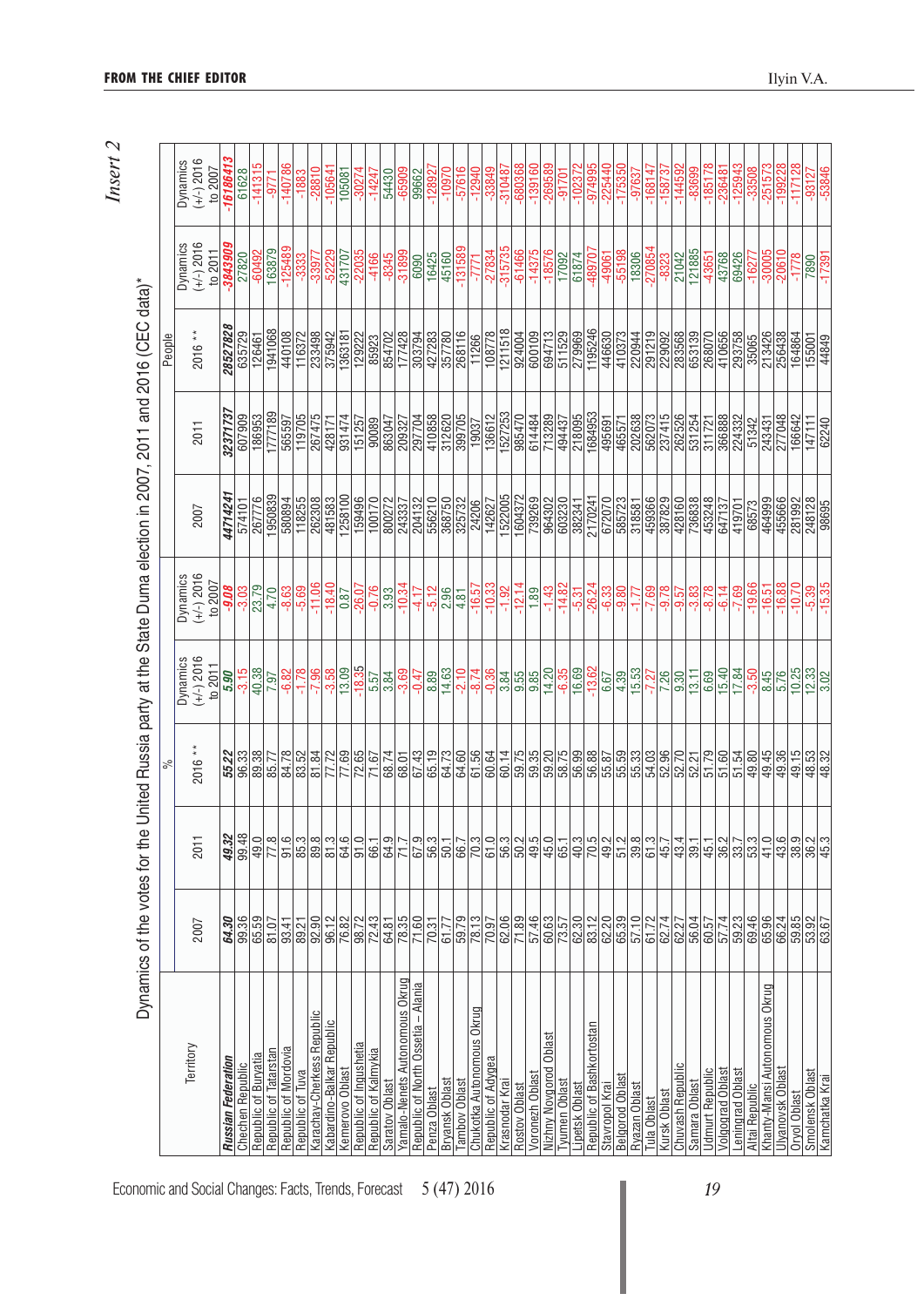|                                                                               |                         |                                                         | న        |                                |                         |                  |                         | People           |                         |                         |
|-------------------------------------------------------------------------------|-------------------------|---------------------------------------------------------|----------|--------------------------------|-------------------------|------------------|-------------------------|------------------|-------------------------|-------------------------|
| Territory                                                                     |                         |                                                         |          | Dynamics                       | Dynamics                |                  |                         |                  | Dynamics                | Dynamics                |
|                                                                               | 2007                    | 2011                                                    | $2016**$ | $(+/-)$ 2016<br>to $2011$      | $(+/-)$ 2016<br>to 2007 | 2007             | 2011                    | 2016 **          | $(+/-) 2016$<br>to 2011 | $(+/-)$ 2016<br>to 2007 |
| Republic of Mari                                                              |                         |                                                         | 47.46    |                                | $-20.08$                | 287333           | 198570                  | 134998           |                         |                         |
| Moscow Oblast                                                                 | 67.54<br>60.26          | $\frac{2}{3}$ $\frac{2}{3}$ $\frac{2}{3}$ $\frac{2}{3}$ | 47.29    | $-4.74$<br>14.79               | $-12.97$                | 2047427          | 167251                  | 989418           | $-63572$<br>822167      | $-152335$<br>$-1058009$ |
| Republic of Sakha                                                             | 63.99                   |                                                         | 47.27    | $-1.93$                        | $-16.72$                | 275856           | 184552                  | 141128           | $-43424$                | $-134728$               |
| Jewish Autonomous Oblast                                                      | 86.28<br>61.58<br>62.99 | 48.1                                                    | 46.68    | $-1.42$                        | $-19.54$                | 56871            | 33933                   | 23819            | $-10114$                | -33052                  |
| Kaluga Oblast                                                                 |                         | 40.5                                                    | 46.60    | 6.10                           | $-15.05$                | 284219           | 185508                  | 156802           | $-28706$                | $-127417$               |
| Sakhalin Oblast                                                               |                         | 41.9                                                    | 46.18    | $\frac{4.28}{7.83}$            | $-16.78$                | 139295           | 81419                   | 66712            | $-14707$                | $-72583$                |
| Vladimir Oblas                                                                | 56.75                   |                                                         | 46.13    |                                | $-10.62$                | 416375           | 230059                  | 200175           | $-29884$                | $-216200$               |
| Pskov Oblast                                                                  |                         | $\frac{38.3}{36.7}$                                     | 46.05    |                                | $-10.68$                | 221253           | 112581                  | 104976           | $-7605$                 | $-116277$               |
| <b>Iver Oblast</b>                                                            | 59.71                   | 38.4                                                    | 45.99    | 7.59                           | $-13.72$                | 401115           | 234104                  | 202855           | $-31249$                | $-198260$               |
| Magadan Oblast                                                                | 55.31                   | 41.0                                                    | 45.77    | 4.77                           | $-9.54$                 | 42284            | 25895                   | 19780            | $-6115$                 | $-22504$                |
| Arkhangelsk Oblast                                                            | 56.72                   |                                                         | 45.21    | 13.31                          | $-11.51$                | 312249           | 157599                  | 152836           | -4763                   | $-159413$               |
| Kaliningrad Oblast                                                            | 57.38                   | $\frac{31.9}{37.1}$                                     | 44.78    |                                | $-12.60$                | 246120           | 156131                  | 154668           | $-1463$                 | $-91452$                |
| Perm Krai                                                                     |                         |                                                         | 44.53    |                                | $-17.53$                | 721729           | 369944                  | 311774           | $-58170$                | $-409955$               |
| Republic of Dagestan                                                          | 62.19                   | ကြို့အမြား<br>မြို့ကြို့မြို့မြို့                      | 44.48    | $\frac{8.23}{-38.32}$          | $-44.71$                | 1163300          | 1368980                 | 1294629          | $-74351$                | 131329                  |
| Astrakhan Oblast                                                              |                         |                                                         | 43.50    |                                | $-14.50$                | 273921           | 256994                  | 117631           | $-139363$               | $-156290$               |
| Murmansk Oblas                                                                | $\frac{58.76}{55.76}$   |                                                         | 43.26    | 11.26                          | $-11.85$                | 226582           | 111676                  | 104181           | $-7495$                 |                         |
| Ivanovo Oblast                                                                |                         |                                                         |          | 2.97                           | $-17.69$                |                  | 180730                  | 136756           | $-43974$                | $-122401$               |
| Kurgan Oblast<br>Tomsk Oblast                                                 | 64.43                   |                                                         | 42.16    |                                |                         | 326566<br>267289 |                         | 125058<br>108028 | $\frac{-65461}{-40054}$ | $-201508$               |
|                                                                               |                         |                                                         | 42.11    | $-2.24$<br>4.61                | $-22.27$                |                  | $\frac{190519}{148082}$ |                  |                         | $-159261$               |
| Nenets Autonomous Okrug                                                       |                         |                                                         | 41.89    |                                | $-6.89$                 | 8315             | 7176                    | 6993             |                         | $-1322$                 |
| Orenburg Oblast                                                               | $\frac{58.41}{48.78}$   |                                                         | 41.88    | 5.89<br>6.98                   | $-18.43$                | 563489           | 294249                  | 270594           | $-23655$                | $-292895$               |
| Sverdlovsk Oblast                                                             |                         |                                                         | 41.81    | 9.11                           | $-20.23$                | 1327711          | 586298                  | 574059           |                         | -753652                 |
| Krasnoyarsk Krai                                                              | $\frac{1}{\frac{1}{2}}$ | 4 2 2 2 2 2 2 2 3 4<br>4 2 2 3 2 2 2 2 3 4 3 4          | 41.64    | 4.94                           | $-19.04$                | 768099           | 397941                  | 322136           | $-12239$<br>$-75805$    | -445963                 |
| Novgorod Oblast                                                               |                         |                                                         |          |                                | $-22.15$                | 218812           |                         | 81216            |                         | $-137596$               |
| Zabaikalsky Krai                                                              | n.a.                    |                                                         | 40.98    |                                | n.a.                    | n.a.             | 103232<br>190756        |                  | $-22016$<br>$-61792$    | 쿽                       |
| Saint Petersburg                                                              |                         | 35.4                                                    | 40.66    |                                | $-9.67$                 | 971272           |                         |                  | $-207979$               | 476042                  |
| <b>Irkutsk Oblast</b>                                                         | 50.33                   | 34.9                                                    | 40.56    | 68<br>5 <mark>28</mark><br>508 | $-17.94$                | 620673           | 703209                  | 495230<br>262030 | $-50679$                | -358643                 |
| Primorsky Krai                                                                | 54.87                   | 33.3                                                    | 40.35    | 7.05                           | $-14.52$                | 476318           | 246059                  | 217859           | $-28200$                | $-258459$               |
| Novosibirsk Oblast                                                            | 59.07                   | 33.8                                                    | 39.32    | 5.52                           | $-19.75$                | 726328           | 408209                  | 285700           | $-122509$               | 440628                  |
| Chelyabinsk Oblast                                                            | 61.11                   | 49.4                                                    |          | $-10.11$                       | $-21.82$                | 1128588          | 32371737                | 456485           | $-31915252$             | $-672103$               |
| Yaroslavl Oblast                                                              | 53.17                   | 29.0                                                    | 39.14    | 10.14                          | $-14.03$                | 352568           | 171326                  | 149492           | $-21834$                | $-203076$               |
| Komi Republic                                                                 | 62.06                   | 58.8                                                    | 39.06    | $-19.74$                       | $-23.00$                | 305906           | 316916                  | 106426           | $-210490$               | $-199480$               |
| Republic of Khakassia                                                         | 59.53                   | 40.1                                                    | 38.98    | $-1.12$                        | $-20.55$                | 129321           | 84843                   | 59357            | $-25486$                | $-69964$                |
| Kirov Oblast                                                                  | 55.38                   | 34.9                                                    | 38.94    | 4.04                           | $-16.44$                | 451719           | 212389                  | 171833           | $-40556$                | $-279886$               |
| Amur Oblast                                                                   |                         | 43.5                                                    | 38.85    | $-4.65$                        | $-30.90$                | 316190           |                         | 103010           | $-51119$                | $-213180$               |
| Karelia Republic                                                              | 57.28                   | 32.3                                                    | 38.50    | 6.20                           | $-18.78$                | 177322           | 90942                   | 79446            | $-11496$                | $-97876$                |
| <b>Moscow</b>                                                                 | 54.13                   | 46.6                                                    | 38.44    | $-8.16$                        | $-15.69$<br>$-22.35$    | 194027           | 2053156                 | 991676           | $-1061480$              | 797649                  |
| Khabarovsk Kraj                                                               | 60.68                   |                                                         |          | 0.23                           |                         | 401043           | 213616                  | 139494           | $-74122$                | $-261549$               |
| Vologda Oblast                                                                | 60.47                   | $\frac{336}{30.7}$                                      | 38.03    | 4.63                           | $-22.44$                | 386002           | 184715                  | 145404           | $-39311$                | $-240598$               |
| Omsk Oblast                                                                   | 60.14                   |                                                         | 37.48    | $-2.12$                        | $-22.66$                | 608208           | 344713                  | 218577           | $-126136$               | -389631                 |
| Kostroma Oblast                                                               | 56.36                   |                                                         | 37.20    | 6.50                           | $-19.16$                | 200963           | 99283                   | 78106            | $-21177$                | $-122857$               |
| Altai Krai                                                                    |                         | 37.2                                                    | 35.95    | $-1.25$                        | $-18.74$                | 666941           | 384429                  | 273105           | $-111324$               | -393836                 |
| * Ranked according to the share of votes for the United Russia party in 2016. |                         |                                                         |          |                                |                         |                  |                         |                  |                         |                         |
| ** Data for 2016 are preliminary (as of October 15, 2016).                    |                         |                                                         |          |                                |                         |                  |                         |                  |                         |                         |

20 5 (47) 2016 Economic and Social Changes: Facts, Trends, Forecast<br> **Economic and Social Changes: Facts**, Trends, Forecast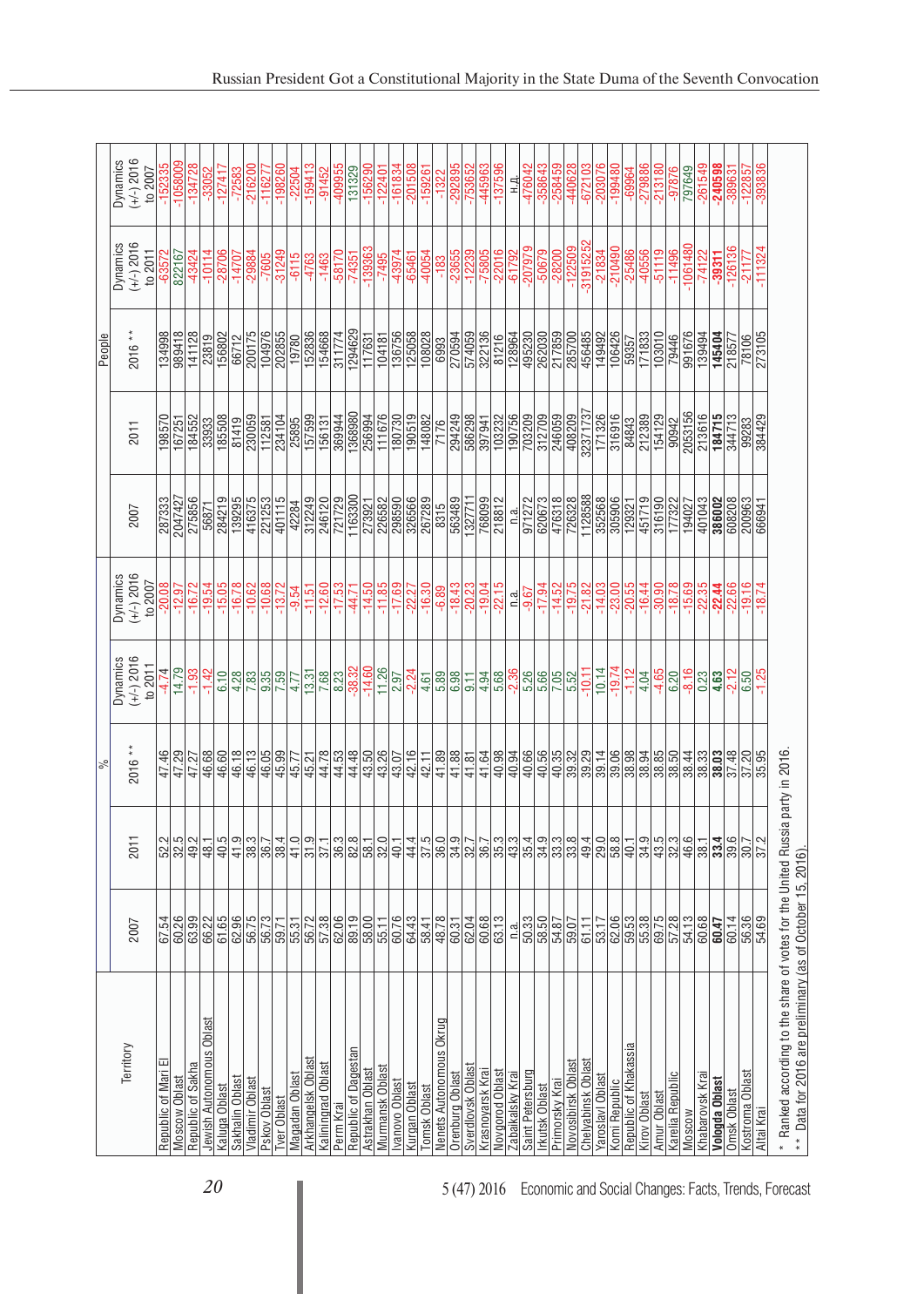The constitutional majority of United Russia in the Parliament is due to several factors. The major ones are as follows:

 $\checkmark$  return to a mixed election system<sup>16</sup>. which, and it was expected $17$ , has allowed the ruling party to gain an absolute majority of votes in single-seat districts *(Table)*;

 **creating conditions that contribute to the decline in voter turnout** (in particular, shifting the date of the single voting day from December to September);

 **amendments to the Federal Law "On political parties"**18, leading to the emergence of "knowingly failing" political forces that took away some votes from the opposition parties;

 **smart PR campaign** calling voters' attention to the fact that United Russia is the party of the President (though, actually, "the party that calls itself the "President's

The transition to a mixed system of parliamentary election is more convenient for United Russia, because it is no longer able to win the election and get a majority by party lists. In total, all these parties can collect 10–12% that will go to United Russia. They can get the entire 100% by single-seat districts<sup>14</sup>.

Under the Medvedev model, the party in power, having gaining 30%, could get a maximum of 150 deputies. Under the new model, even if they get 30% of 225 seats, it will comprise 70 deputies. But by singleseat districts, using the administrative resource, they will be able to put through the representatives of the ruling party and the All-Russia People's Front, taking the maximum number of districts. Under this scheme they will be able to gain not just a simple, but a constitutional, majority<sup>15</sup>.

<sup>14</sup> Soloviev V. (Secretary of the Central Committee of the Communist Party, Deputy of the State Duma of the Russian Federation; source: Duma under the new rules. *Gazeta.ru* of March 01, 2013. Available at: https://www.gazeta.ru/ politics/2013/03/01\_a\_4993629.shtml

<sup>15</sup> Nilov Ya. (Deputy Head of the LDPR faction in the State Duma; *ibidem*).

<sup>16</sup> Federal'nyi zakon ot 22 fevralya 2014 g. №20 "O vyborakh deputatov Gosudarstvennoi Dumy Federal'nogo Sobraniya Rossiiskoi Federatsii" [Federal Law of February 22, 2014 No. 20 "On the election of deputies of the State Duma of the Federal Assembly of the Russian Federation"]. *GARANT.RU* [Garant.ru]. Available at http://www.garant.ru/hotlaw/ federal/526816/#ixzz4Lq0DppDP

<sup>17</sup> Expert opinion (Source: Duma under the new rules. *Gazeta.ru* of March 01, 2013. Available at; https://www.gazeta.ru/ politics/2013/03/01\_a\_4993629.shtml):

<sup>1.</sup> Lyubarev A. (expert from the Committee for State Initiatives): "Given the current level of support, the United Russia can get much more seats in the parliament with the help of single-member districts, than it gets on party lists. The purpose of this bill was to ensure the composition of the State Duma remains the same and the majority of seats were left for the United Russia.

<sup>2.</sup> Golosov G. (Professor of the European University at Saint Petersburg): "Medvedev's bill has changed almost nothing in the existing system. And Mr. Putin apparently reasoned that it was high time to make a change, it is clear why he so judged: because the United Russia has ceased to win the election under the proportional system. The old electoral system returns in order to preserve the situation with the political monopoly of the United Russia at the level of the State Duma".

<sup>18</sup> *Federal'nyi zakon ot 2 aprelya 2012 g. № 28-FZ "O vnesenii izmenenii v Federal'nyi zakon "O politicheskikh partiyakh"* [Federal Law of April 2, 2012 No. 28-FZ "On amendments to Federal Law "On political parties"]. Available at: https://rg.ru/2012/04/04/ partii-dok.html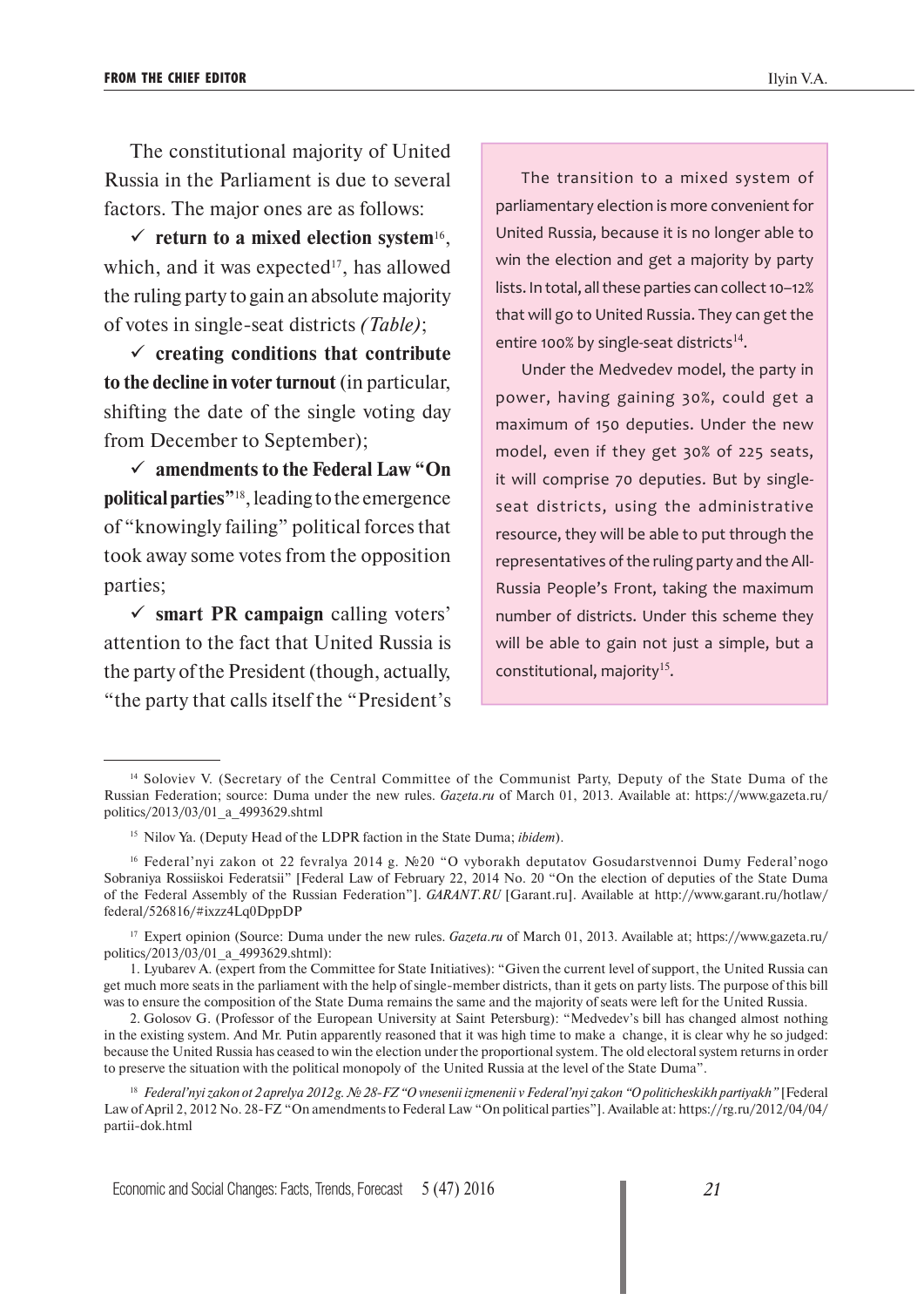| Party included in the State<br>Duma according to the results of the voting<br>on September 18, 2016 | Number of seats obtained<br>on the lists | The number of seats<br>obtained in single-mandate<br>constituencies | Total number<br>of seats |
|-----------------------------------------------------------------------------------------------------|------------------------------------------|---------------------------------------------------------------------|--------------------------|
| <b>United Russia</b>                                                                                | 140                                      | 203                                                                 | 343                      |
| <b>KPRF</b>                                                                                         | 35                                       |                                                                     | 42                       |
| LDPR                                                                                                | 34                                       | 5                                                                   | 39                       |
| Just Russia                                                                                         | 16                                       |                                                                     | 23                       |
| Total number of seats:                                                                              | 225                                      | 225                                                                 | 450                      |

\* Three seats in the State Duma of the seventh convocation were obtained by A. Zhuravlev, Chairman of the Rodina party, R. Shaikhutdinov, head of the federal political Committee "Civic platform" and B. Reznik, an independent candidate who was part of the United Russia faction in Duma of the sixth convocation.

Source: Central Election Committee announced final results of the State Duma election. *RBC* of September 23, 2016. Available at: http:// www.rbc.ru/politics/23/09/2016/57e458999a7947b5f68a8268

party", has collected only one-quarter of those who respect Vladimir Putin, despite a huge propaganda campaign"19).

A key question that will determine the relationship between society and the government in the near future is whether the strengthening of positions of United Russia was a result of an increase in public trust in the ruling party and in the

President personally or whether this strengthening proceeds from the reasons mentioned above. So far we can definitely say that the victory of the current government in the election on September 18, 2016 is the **"credit of trust" issued by the Russian society to the Russian President**. However, this "credit of trust" does not mean

that people are satisfied with the status quo in the dynamics of the standard of living and quality of life, social inequality and social justice; this does not mean that people voted for the "stability" of the current situation.

On the contrary, the election results mean that the President is given carte blanche to prove himself in real action

We all know it very well that success at the election always means a new challenge and a new frontier, because **people pin their hopes on the election, and these hopes need to be fulfilled**, because the Parliament is elected in order to solve country's problems, the problems that voters put before the authorities, including the supreme legislative authority of the country<sup>20</sup>.

<sup>&</sup>lt;sup>19</sup> N. Starikov: "84% of the population trust Putin. A little more than half of these 84% came to vote in September 2016 (turnout was 47.9%), and only half of those who came voted for the United Russia" (source: Starikov N. The results of the 2016 election campaign. *N. Starikov's blog* of September 19, 2016. Available at: https://nstarikov.ru/blog/70943

<sup>20</sup> Stenogramma vstrechi Prezidenta RF s liderami partii, proshedshikh po itogam vyborov v Gosdumu [Transcript of the meeting of Russian President with leaders of the parties, held after the State Duma election]. *Ofitsial'nyi sait Prezidenta RF* [Official website of Russian President]. Available at: http://kremlin.ru/events/president/news/52957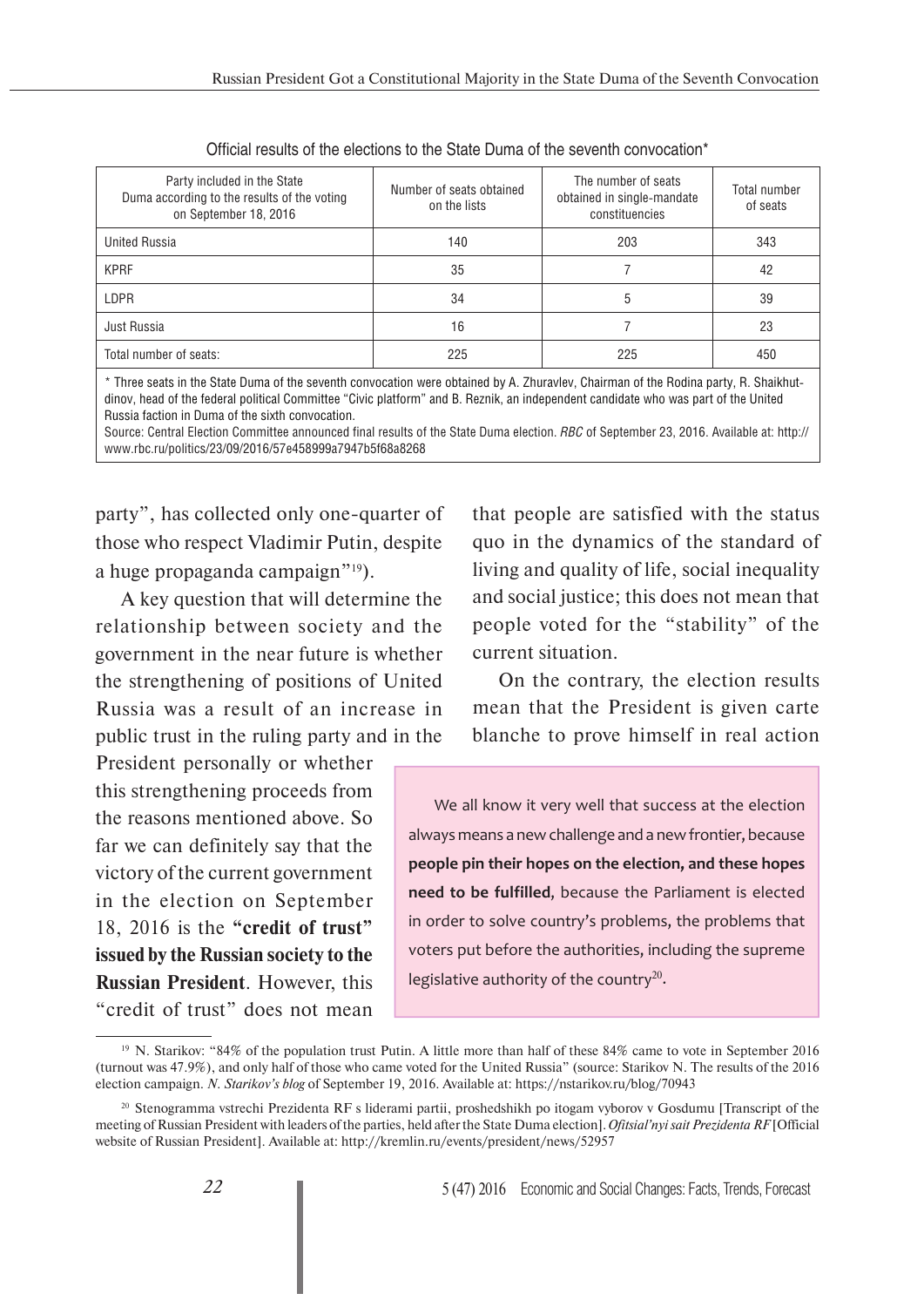corresponding to national interests and strategic lines identified back in 1999<sup>21</sup> and continued in subsequent speeches – in the Munich speech (2007) and at the Valdai forum (2013), in the Address to the Federal Assembly (2014), and in the National Security Strategy (2015).

"In the government there are people who do not flatter themselves with the election performance of United Russia; they realize that the people who did not come to vote send out a very serious message. Because **passivity can easily change to another political sign. All the more so that the anger in society is growing. Therefore, there emerges an idea that it is necessary to change something"**22. In this regard, there are many new persons in the ruling party now; the President has implemented a number of personnel reshuffles and appointed new people to key positions in the system of administration; as many respected experts note, the situation is moving toward a comprehensive reset of the political system. We cannot rule out the option that Russian public administration is moving toward a two- or one-party system<sup>23</sup>.

**However, whatever the person-nel changes in the government may be, it is necessary to remember that they should not be an end in itself.** If they are not accompanied by satisfying people's needs for social justice, then it becomes yet another manifestation of imitation, which scientists talked about many times and which Russian society has already faced in its recent history.

In addition, many experts have considerable doubts about the fact that the current government can change the present-day economic trend – whether

Imitation becomes the fruit of activity (conscious or unconscious) when an artificial environment is created for processes and phenomena designed to achieve specific (selfish), putatively socially relevant, group and corporate goals... it thrives in those conditions when there is no steady feedback from the people, when their opinion is not taken into consideration, but they are proposed to follow the decision of the functionaries in power $24$ .

<sup>&</sup>lt;sup>21</sup> Strategic goals and objectives of Russia's development for the next decade are given in more detail in V. Putin's program article "Russia at the turn of the millennium" published in *Rossiiskaya gazeta* of December 30, 1999.

<sup>&</sup>lt;sup>22</sup> An interview with MGIMO Professor Vladimir Solovey on the radio "Komsomolskaya Pravda" on September 30, 2016. Available at: http://www.kp.ru/radio/guest/823390/

<sup>&</sup>lt;sup>23</sup> "It is obvious that Russia now is forming a system with the so-called dominant party. It is the United Russia party, which will have not just a monopoly in politics, but it is ready to declare itself as the avant-garde of society. Just like the Communist party used to be the avant-garde of the Soviet Union..." (source: *ibidem*).

<sup>24</sup> Toshchenko Zh.T. Novye liki deyatel'nosti: imitatsiya [New faces of activity: imitation]. *Sotsiologicheskie issledovaniya*  [Sociological Studies], 2012, no. 12, p. 23.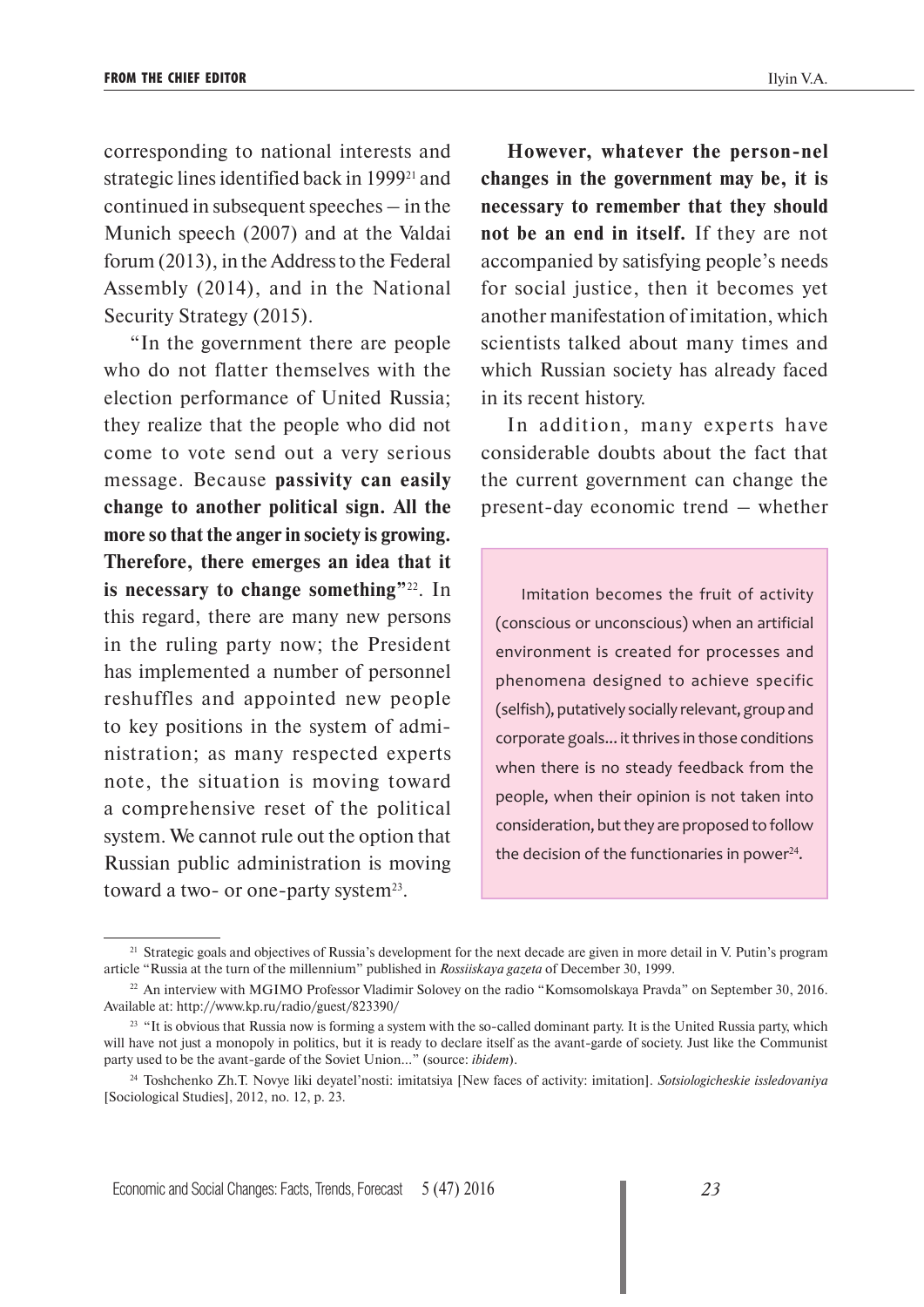because of a basic misunderstanding of laws of modern economics, whether from the unwillingness to understand them due to a personal interest in the existing state of affairs<sup>25</sup>.

Another important issue that the current government will have to deal with is as follows: the events of "Crimean spring" stirred in the Russian society a powerful layer of spiritual needs, which "are the basis of the Russian civilization project", though they were "dormant"<sup>26</sup>. Today this effect is fading away, it gives way to socio-economic problems; but it is clear that the **need for a new ideological paradigm of development will not be able to remain without response from the state.**

Russia's position in the international arena requires this as well, because none of the centers of a multipolar world cannot exist without ideological rod as strong as the American "consumer society". At the same time, neither socialism nor capitalism will dominate in Russian society, because the experience of both was lived through. "We have already lived under the socialist system and we remember its strengths and limitations well... Restoration of anything (especially in politics) rarely opens up new horizons"<sup>27</sup>. That is why it is necessary to adopt a completely new ideological content based on a deep, mental feeling uniting the majority of social strata of Russian society, the sense of social justice and high moral ethics.

**Thus, "tactical achievement does not eliminate strategic uncertainty"**<sup>28</sup>**<sup>6</sup> . The victory of the current government in the State Duma election confers on it the responsibility for solving the two most difficult issues – the withdrawal of the economy from a state of "sluggish depression" and the formation of a new ideological paradigm of spiritual and moral development.** After United Russia got a constitutional majority in Parliament and in the entire power vertical (President, Government, State Duma, governors), the ruling elite has no more or less weighty opposition, which could become an obstacle to the making of administrative decisions that the elite considers necessary. The only obstacle is inside it  $-$  it is a confrontation between "the statists" and the liberals who defend

<sup>25</sup> **"The economic bloc of the government and the Bank of Russia will never admit to making an error.** After all, their price is huge – only in the past two years due to the fact that the Central Bank, after the withdrawal of external sources of credit due to the Western sanctions, reduced domestic credit as well, the underproduction of GDP amounted to about 10 trillion rubles, and the decline in investment was more than two trillion. The ruble incomes and savings of citizens and businesses devalued twice" (S.Yu. Glazyev's opinion on D.A. Medvedev's article "Social and economic development of Russia: Finding new dynamics" published in the journal *Voprosy Ekonomiki*, 2016, no. 10 (source: источник: Glazyev S.Yu. Chego ne khochet znat' prem'er? [What doesn't the Chairman of the Government want to know?]. *Gazeta "Zavtra"* [Newspaper "Tomorrow"], 2016, September 29. Available at: http://zavtra.ru/blogs/ chego ne hochet znat prem er)

<sup>26</sup> Gorshkov M.K. "Russkaya mechta": opyt sotsiologicheskogo izmereniya ["Russian dream": an experience of sociological assessment]. *Sotsiologicheskie issledovaniya* [Sociological Studies], 2012, no. 12, p. 10.

<sup>27</sup> Savel'ev D. Zachem idti nazad v sotsializm? [Why go back to socialism?]. *Literaturnaya gazeta* [Literary newspaper], 2016, no. 36 (6566), September 14.

<sup>28</sup> Kon'kov N., Nagornyi A. No porazhen'ya ot pobedy... [But the defeat from the victory…]. *Gazeta "Zavtra"* [Newspaper "Tomorrow"], 2016, September 22. Available at: http://zavtra. ru/blogs/no\_porazhen\_ya\_ot\_pobedi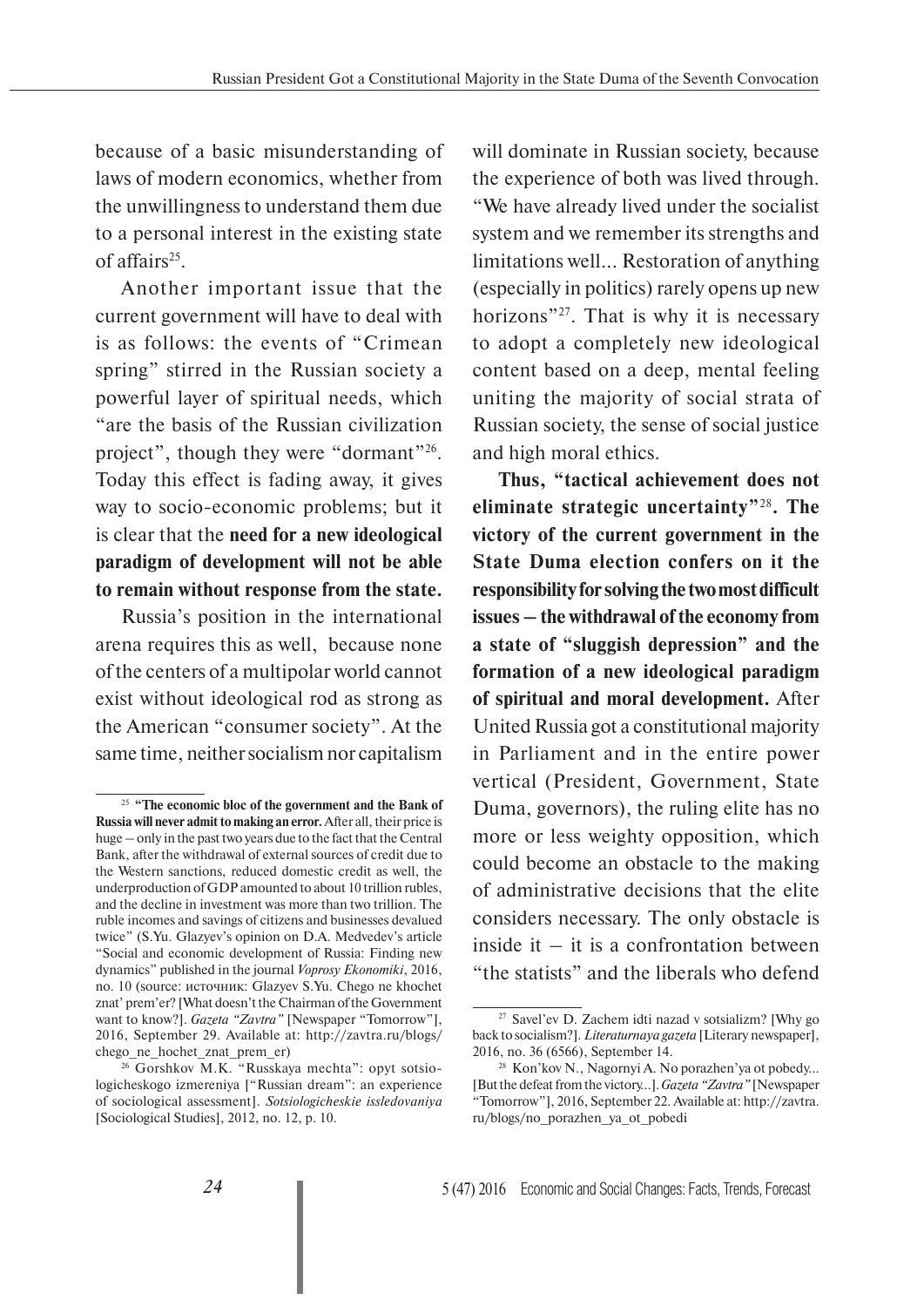their own interests and the interests of the "collective West". The first group accumulates "strong positions of pro-Western "agents of influence", those comprador forces, whose interests and assets are within the sphere of influence of the "collective West" and who at any cost, "dead or alive", need guarantees from the West that these interests and assets will be inviolable". The second group is "ready to get such guarantees "from a position of strength", using Russia's military-political potential"29.

A crucial role in this confrontation will belong to the head of state, to his political will and the talent of strategic planning. Perhaps this will become a key factor that will affect the choice of Russians in March 2018 during the election of the President of the Russian Federation.

## **References**

- 1. Gorshkov M.K. "Russkaya mechta": opyt sotsiologicheskogo izmereniya ["Russian dream": an experience of sociological assessment]. *Sotsiologicheskie issledovaniya* [Sociological Studies], 2012, no. 12, pp. 3-11. (In Russian).
- 2. *Dvadtsat' let reform glazami rossiyan (opyt mnogoletnikh sotsiologicheskikh zamerov): Analiticheskii doklad Instituta sotsiologii RAN v sotrudnichestve s Predstavitel'stvom Fonda imeni Fridrikha Eberta v Rossiiskoi Federatsii* [Twenty years of reforms in the eyes of Russians (an experience of sociological measurements): Analytical report of RAS Institute of Sociology in cooperation with the representative office of the Friedrich Ebert Foundation in the Russian Federation]. Available at: http://www.isras. ru/files/File/Doklad/20\_years\_reform.pdf (In Russian).
- 3. Osipov G.V. Ne upustit' predstavivshiisya shans! [Do not miss this chance!]. *Sotsiologiya i ekonomika sovremennoi sotsial'noi real'nosti. Sotsial'naya i sotsial'no-politicheskaya situatsiya v Rossii v 2013 godu* [Sociology and economics of contemporary social reality. Social and socio-political situation in Russia in 2013]. Moscow: ISPI RAN, 2014. Pp. 6-18. (In Russian).
- 4. Putin V.V. Rossiya na rubezhe tysyacheletii [Russia at the turn of the millennium]. *Rossiiskaya gazeta* [Russian Newspaper], 1999, December 30. (In Russian).
- 5. Stenogramma vstrechi Prezidenta RF s liderami partii, proshedshikh po itogam vyborov v Gosdumu [Transcript of the meeting of Russian President with leaders of the parties, held after the State Duma election]. *Ofitsial'nyi sait Prezidenta RF* [Official website of Russian President]. Available at: http:// kremlin.ru/events/president/news/52957 (In Russian).
- 6. Stenogramma vystupleniya V.V. Putina na zasedanii mezhdunarodnogo diskussionnogo kluba "Valdai" 19 sentyabrya 2013 g. [Transcript of Vladimir Putin's speech at the meeting of Valdai International Discussion Club, September 19, 2013]. *Ofitsial'nyi sait Prezidenta RF* [Official website of Russian President]. Available at: http://www.kremlin.ru/events/president/news/19243 (In Russian).
- 7. Stenogramma soveshchaniya Prezidenta RF V.V. Putina s chlenami Pravitel'stva RF 19 sentyabrya 2016 g. [Transcript of the meeting of President of the Russian Federation Vladimir Putin with members of the Russian Government on September 19, 2016]. *Ofitsial'nyi sait Prezidenta RF* [Official website of Russian President]. Available at: http://www.kremlin.ru/events/president/news/52913 (In Russian).

<sup>29</sup> Gordeev A. Spor Putina i Kudrina [Kudrin disputes with Putin]. *Ibidem*, June 02. Available at: http://zavtra.ru/content/ view/nagornyij-2/